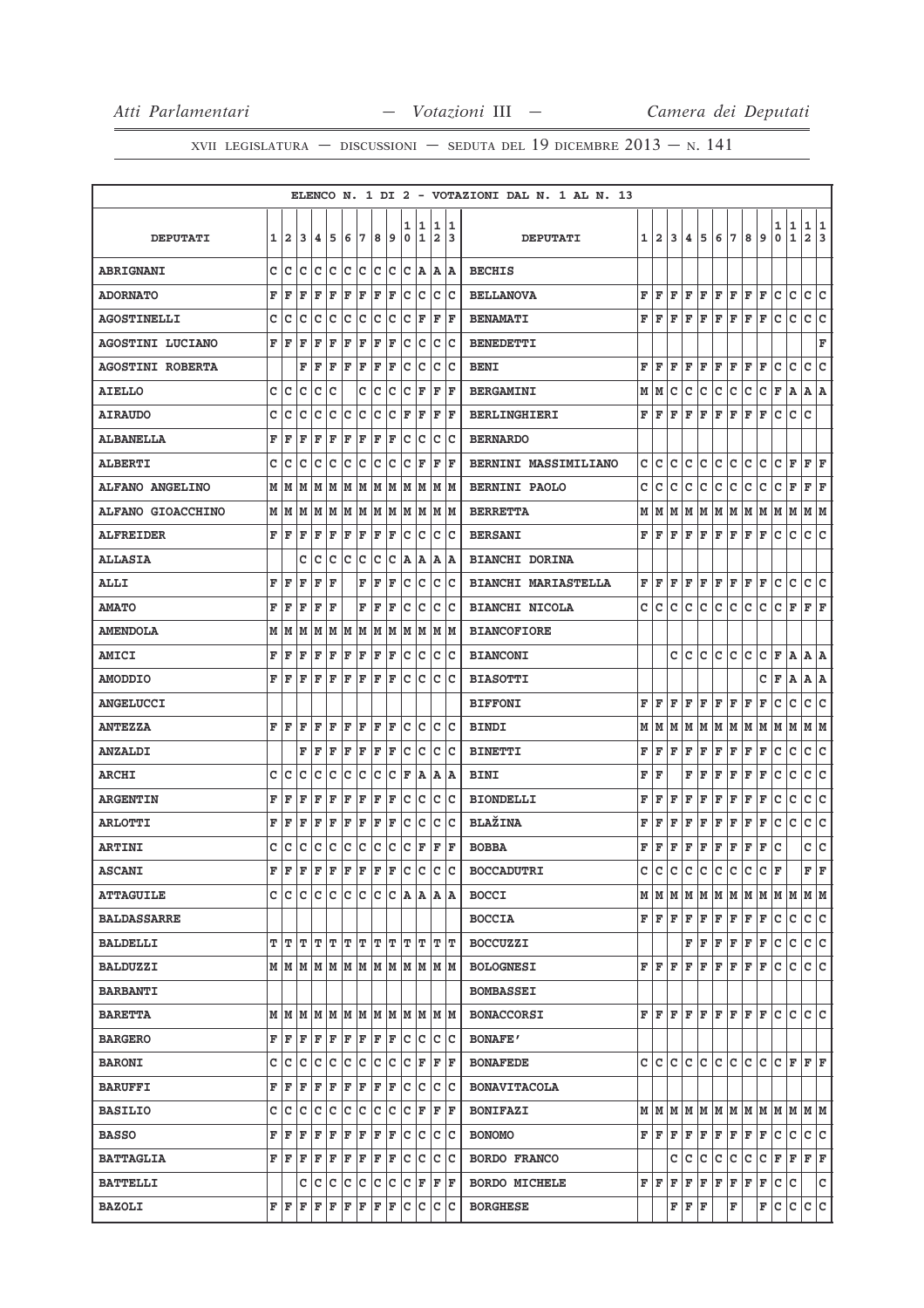|                          |   |                |   |             |             |     |     |     |     |        |                      |                              |        | ELENCO N. 1 DI 2 - VOTAZIONI DAL N. 1 AL N. 13 |   |                                                        |    |             |   |              |                                              |         |      |        |                   |                              |        |
|--------------------------|---|----------------|---|-------------|-------------|-----|-----|-----|-----|--------|----------------------|------------------------------|--------|------------------------------------------------|---|--------------------------------------------------------|----|-------------|---|--------------|----------------------------------------------|---------|------|--------|-------------------|------------------------------|--------|
| <b>DEPUTATI</b>          | 1 | $\overline{a}$ | 3 | 4           | 5           | 6   | 7   | 8   | 9   | 1<br>0 | 1<br>1               | 1<br>$\overline{\mathbf{2}}$ | 1<br>3 | <b>DEPUTATI</b>                                | 1 | 2                                                      | 3  | 4           | 5 | 6            | 7                                            | 8       | 9    | 1<br>0 | 1<br>$\mathbf{1}$ | 1<br>$\overline{\mathbf{2}}$ | 1<br>3 |
| <b>BORGHESI</b>          | c | с              | с | c           | c           | c   | с   | c   | с   | A      | A                    | Α                            | ١A     | <b>CARBONE</b>                                 | м | M                                                      | lМ | M           | M |              | M M                                          |         | M  M | M      | M                 | M  M                         |        |
| <b>BORGHI</b>            | F | F              | F | F           | F           | F   | F   | F   | F   | c      | c                    | c                            | Ιc     | <b>CARDINALE</b>                               | F | F                                                      | F  | F           | F | F            | F                                            | F       | F    | с      | с                 | с                            | с      |
| BORLETTI DELL'ACQUA      | М | M              | M | M           | M           | M   | М   | M   | M   |        |                      | MMMM                         |        | <b>CARELLA</b>                                 | F | F                                                      | F  | F           | F | F            | F                                            | F       | F    | F      | c                 | с                            | c      |
| <b>BOSCHI</b>            |   |                |   |             |             |     |     |     |     |        |                      |                              |        | <b>CARFAGNA</b>                                |   |                                                        |    | c           | с | с            | с                                            | с       | с    | F      | A                 | Α                            | A      |
| <b>BOSCO</b>             | F | F              | F | F           | F           | F   | F   | F   | F   | c      | Ιc                   | c                            | Ιc     | <b>CARIELLO</b>                                | c | c                                                      | c  | c           | с | c            | C                                            | с       | с    | с      | F                 | F                            | F      |
| <b>BOSSA</b>             | F | F              | F |             | F           | F   | F   | F   | F   | c      | c                    | c                            | Ιc     | CARINELLI                                      | C | c                                                      | c  | c           | c | c            | c                                            | c       | c    | с      | F                 |                              | F      |
| <b>BOSSI</b>             |   |                | с | с           | с           | с   | с   | с   | c   | Α      | A                    | Α                            | ΙA     | <b>CARNEVALI</b>                               |   |                                                        |    |             |   |              |                                              |         |      |        |                   |                              |        |
| <b>BRAGA</b>             | F | F              | F | F           | F           | F   | F   | F   | F   | lc.    | lc.                  | c                            | lc     | <b>CAROCCI</b>                                 | F | F                                                      | F  | F           | F | F            | F                                            | F       | F    | с      | lc.               | с                            | lc.    |
| <b>BRAGANTINI MATTEO</b> |   |                |   |             |             |     |     |     |     |        |                      |                              |        | <b>CARRA</b>                                   | F | F                                                      | F  | F           | F | F            | F                                            | F       | F    | с      | с                 | с                            | c      |
| <b>BRAGANTINI PAOLA</b>  | F | F              | F | F           | F           | F   | F   | F   | F   | c      | Ιc                   | c                            | Ιc     | <b>CARRESCIA</b>                               | F | F                                                      | F  | F           | F | F            | F                                            | F       | F    | с      | с                 | c                            | c      |
| <b>BRAMBILLA</b>         | М | M              | M | M           | M           | M   | c   | c   | c   | lc.    | A                    | Α                            | ΙA     | <b>CARROZZA</b>                                | М | М                                                      | M  | M           | М | M            | M                                            | M       | M    | M      | M                 | MM                           |        |
| <b>BRANDOLIN</b>         | F | F              | F | F           | F           | F   | F   | F   | F   | c      | c                    | c                            | Ιc     | <b>CARUSO</b>                                  | F | F                                                      | F  | F           | F | F            | F                                            | F       | F    | с      | с                 | c                            | lc.    |
| <b>BRATTI</b>            |   | F              | F | F           | F           |     | F   | F   | F   | c      | c                    | c                            | Ιc     | <b>CASATI</b>                                  | F | F                                                      | F  | F           | F | F            | F                                            | F       | F    | с      | c                 | с                            | lc.    |
| <b>BRAY</b>              | М | M              | М | М           | М           | M   | М   | M   | M   | M      | M                    | М                            | M      | <b>CASELLATO</b>                               | F | F                                                      | F  | F           | F | F            | F                                            | F       | F    | с      | с                 | c                            | с      |
| <b>BRESCIA</b>           | с | с              | с | c           | c           | c   | с   | c   | с   | c      | F                    | F                            | F      | <b>CASERO</b>                                  | М | M                                                      | M  | M           | M | M            | M                                            |         | M  M | M  M   |                   | M  M                         |        |
| <b>BRESSA</b>            |   |                | F | F           | $\mathbf F$ | F   | F   | F   | F   | c      | c                    | C                            | Ιc     | <b>CASO</b>                                    | c | с                                                      | с  | с           | с | с            | c                                            | с       | с    | c      | F                 | F                            | F      |
| <b>BRUGNEROTTO</b>       |   |                |   |             |             |     |     | с   | c   | c      | F                    | F                            | F      | <b>CASSANO</b>                                 |   | F                                                      | F  | F           | F | F            | F                                            | F       | F    | с      | с                 | c                            | c      |
| <b>BRUNETTA</b>          | М | M              | M | M           | M           | M   | M   | M   | M   | M      |                      | M  M  M                      |        | <b>CASTELLI</b>                                | C | c                                                      | c  | с           | с | с            | с                                            | с       | с    | с      | F                 | F                            | F      |
| <b>BRUNO</b>             |   |                | F | F           | F           | F   | F   | F   | F   | c      | Iс                   | c                            | Ιc     | <b>CASTIELLO</b>                               | c | c                                                      | c  | c           | c | c            | с                                            | с       | с    | F      | Α                 | А                            | ١A     |
| <b>BRUNO BOSSIO</b>      | F | F              | F | F           | F           | F   | F   | F   | F   | Iс     | lc.                  | c                            | Ιc     | <b>CASTIGLIONE</b>                             | М | M                                                      | M  | M           | M |              | M  M                                         |         | MM   | M M    |                   | MM                           |        |
| <b>BUENO</b>             |   |                |   |             |             |     |     |     |     |        |                      |                              |        | <b>CASTRICONE</b>                              |   |                                                        | F  | ΙF          | F | $\mathbf{F}$ | F                                            | F       | F    | с      | с                 | c                            | c      |
| <b>BUONANNO</b>          | с | Iс             | c | c           | c           | c   | с   | Iс  | c   | ۱A.    | A                    | A                            | ١A     | <b>CATALANO</b>                                |   |                                                        |    |             | с | с            | с                                            | с       | с    | с      | F                 | F                            | F      |
| <b>BURTONE</b>           | F | F              | F | F           | $\mathbf F$ | F   | F   | F   | F   | c      | c                    | C                            | Ιc     | <b>CATANIA</b>                                 | F | l F                                                    | F  | F           | F | F            | F                                            | F       | F    | с      | с                 | с                            | c      |
| <b>BUSIN</b>             | с | с              | с | c           | c           | c   | c   | c   | c   | A      | A                    | Α                            | ۱A     | <b>CATANOSO GENOESE</b>                        |   |                                                        | с  | с           | с | с            | с                                            | с       | с    | F      | A                 | $A \mid A$                   |        |
| <b>BUSINAROLO</b>        | C | c              | c | c           | c           | c   | c   | c   | c   | c      | F                    | F                            | lF     | <b>CAUSI</b>                                   | F | F                                                      | F  | F           | F | F            | F                                            | F       | F    | с      | с                 | c                            | ∣c     |
| <b>BUSTO</b>             |   |                |   |             |             |     |     |     |     |        |                      |                              |        | <b>CAUSIN</b>                                  | F | F                                                      | F  | F           | F | F            | F                                            | F       | F    | c      | c                 | c                            | lc.    |
| <b>BUTTIGLIONE</b>       | F | F              |   | $F$ $F$ $F$ |             |     | F   | lF. | lF. | lc.    |                      | c c c                        |        | <b>CECCONI</b>                                 |   |                                                        |    |             |   |              |                                              |         |      |        |                   |                              |        |
| <b>CALABRIA</b>          |   |                |   |             |             |     |     |     |     |        |                      |                              |        | <b>CENNI</b>                                   |   | FF                                                     | F  | F           |   |              | $\bf{F}$ $\bf{F}$ $\bf{F}$ $\bf{F}$ $\bf{F}$ |         |      | lC.    | с                 | c c                          |        |
| <b>CALABRO'</b>          |   |                |   |             |             |     |     |     |     |        |                      |                              |        | <b>CENSORE</b>                                 |   | $\mathbf{F} \parallel \mathbf{F} \parallel \mathbf{F}$ |    | F           | F |              | F F F F                                      |         |      | с      | c                 | c c                          |        |
| <b>CAMPANA</b>           | F | F              | F | F           | F           | F   | F   | F F |     | lc.    | Iс                   | c c                          |        | <b>CENTEMERO</b>                               |   |                                                        | c  | с           | с | с            | c                                            | c.      | c    | F      | ΙA.               | A C                          |        |
| <b>CANCELLERI</b>        | c | Iс             | c | с           | с           |     | C C | c c |     |        | $ {\bf C}  {\bf F} $ | F F                          |        | <b>CERA</b>                                    |   | FF                                                     | F  | F           | F | F            | $F$ $F$ $F$                                  |         |      | lc.    | c                 | c c                          |        |
| <b>CANI</b>              | F | F              | F | F           | F           | F F |     | F F |     |        | c c                  | с                            | ∣c     | <b>CESA</b>                                    |   |                                                        |    |             |   |              |                                              |         |      |        |                   |                              |        |
| <b>CAON</b>              | c | lc.            | c | c           | c           | c   | c   | Iс  | с   |        | A A                  | A   A                        |        | <b>CESARO ANTIMO</b>                           |   |                                                        |    | FF          | F |              | F F                                          | $F$ $F$ |      | с      | c                 | c                            | lc     |
| <b>CAPARINI</b>          | c | с              | с | c           | c           | c   | c   | c   | c   | ΙA.    | A                    |                              | A   A  | <b>CESARO LUIGI</b>                            | c | lc.                                                    | c  | $\mathbf C$ | c | c            | c                                            | c.      | c    | с      | A A C             |                              |        |
| <b>CAPELLI</b>           | F | F              | F | F           | F           | F   | F   | F   | F   | F      | F                    | F                            | lF.    | <b>CHAOUKI</b>                                 | F | F                                                      | F  | F           | F | F            | F                                            | F       | F    | с      | c                 | c c                          |        |
| <b>CAPEZZONE</b>         | М | M              | M | M           | M           |     | M M |     |     |        |                      | M  M  M  M  M  M             |        | <b>CHIARELLI</b>                               | с | с                                                      | с  | с           | с | с            | c                                            | c       | c    | F      | c                 | F A                          |        |
| <b>CAPODICASA</b>        | F | F              | F | F           | F           | F   | F   | F   | F   | Iс     | lc.                  | c                            | c      | <b>CHIMIENTI</b>                               |   |                                                        | c  | с           | c | с            | с                                            | c.      | с    | с      | F                 | F F                          |        |
| <b>CAPONE</b>            | F | F              | F | F           | F           | F   | F   | F F |     |        | c c                  | c c                          |        | <b>CICCHITTO</b>                               |   |                                                        |    |             |   |              |                                              |         |      |        |                   |                              |        |
| <b>CAPOZZOLO</b>         | F | F              | F |             | F           | F   | F   | F   | F   | с      | с                    | с                            | Iс     | CICU                                           | c | c                                                      | c  | c           | c | c            | lc.                                          | c.      | c.   | F A    |                   | A   A                        |        |
| <b>CAPUA</b>             | F | F              | F | F           | F           | F   | F   | F   | F   | c      | Iс                   | c                            | Iс     | <b>CIMBRO</b>                                  |   |                                                        |    |             |   |              |                                              |         |      |        |                   |                              |        |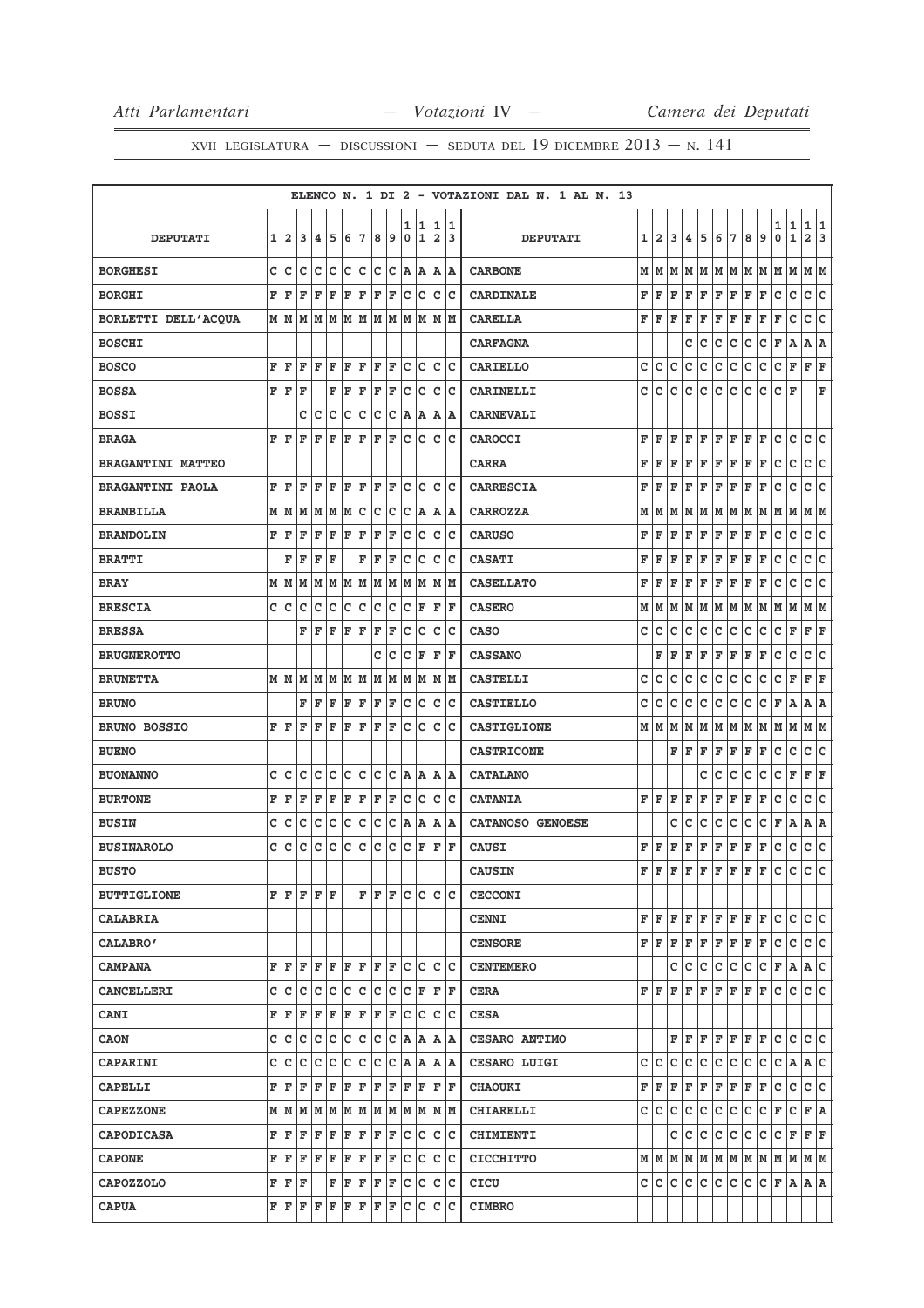|                     |   |                |                                                      |     |               |       |    |      |    |                  |                    |                              |          | ELENCO N. 1 DI 2 - VOTAZIONI DAL N. 1 AL N. 13 |   |              |           |             |                                                                                        |                    |                                                                                                                             |     |                                                                                                                                                                                                    |        |             |                          |         |
|---------------------|---|----------------|------------------------------------------------------|-----|---------------|-------|----|------|----|------------------|--------------------|------------------------------|----------|------------------------------------------------|---|--------------|-----------|-------------|----------------------------------------------------------------------------------------|--------------------|-----------------------------------------------------------------------------------------------------------------------------|-----|----------------------------------------------------------------------------------------------------------------------------------------------------------------------------------------------------|--------|-------------|--------------------------|---------|
| <b>DEPUTATI</b>     | 1 | $\overline{a}$ | 3                                                    | 4   | 5             | 6     | 7  | 8    | 9  | 1<br>$\mathbf 0$ | 11<br>1            | 1<br>$\overline{\mathbf{2}}$ | 11<br>13 | <b>DEPUTATI</b>                                | 1 | $\mathbf{2}$ | 3         | 4           | 5                                                                                      | 6                  | 7                                                                                                                           | 8   | 9                                                                                                                                                                                                  | 1<br>0 | 1<br>1      | 1<br>$\mathbf{2}$        | 11<br>3 |
| <b>CIMMINO</b>      |   |                |                                                      |     |               |       |    |      |    |                  |                    |                              |          | <b>DECARO</b>                                  | F | F            | F         | lF.         | $\rm\mathbf{F}$                                                                        | F F                |                                                                                                                             | F   | F                                                                                                                                                                                                  | с      | c           | c                        | lc.     |
| CIPRINI             |   |                |                                                      |     |               |       |    |      |    | c                | F                  | F                            | F        | DE GIROLAMO                                    | М |              | M M       |             |                                                                                        |                    |                                                                                                                             |     | M  M  M  M  M  M  M  M                                                                                                                                                                             |        |             | M  M                     |         |
| CIRIELLI            |   | MM             | M                                                    |     | M M           | M M   |    | M  M |    | lм               | M                  | М                            | lм       | DEL BASSO DE CARO                              | F | ΙF           | F         | F           | F                                                                                      | F                  | F                                                                                                                           | F   | F                                                                                                                                                                                                  | c      | c           | c                        | c       |
| <b>CIVATI</b>       | F | ١F             | F                                                    | l F | F             | F     | F  | F    | F  | c                | Iс                 | c                            | Iс       | DEL GROSSO                                     |   |              |           |             |                                                                                        |                    |                                                                                                                             |     |                                                                                                                                                                                                    |        |             |                          |         |
| COCCIA              | F | ΙF             | F                                                    | F   | ΙF            | F     | F  | F    | F  | с                | c                  | с                            | Ιc       | DELLAI                                         | м | M            | lМ        | lм          | M                                                                                      | M M                |                                                                                                                             | M   | lм                                                                                                                                                                                                 | M      | lм          | M  M                     |         |
| <b>COLANINNO</b>    |   |                |                                                      |     |               |       |    |      |    |                  |                    |                              |          | <b>DELL'ARINGA</b>                             |   |              |           |             | $M$ $M$ $M$ $M$ $M$ $M$ $M$                                                            |                    |                                                                                                                             | MM  |                                                                                                                                                                                                    | MM     |             | M  M                     |         |
| <b>COLLETTI</b>     | c | c              | c                                                    | Ιc  | Ιc            | c     | c  | c    | c  |                  | F                  | F                            | ΙF       | DELLA VALLE                                    | с | с            | c         | с           | с                                                                                      | с                  | с                                                                                                                           | с   | с                                                                                                                                                                                                  | с      | F           | F                        | F       |
| <b>COLONNESE</b>    | c | c              | C                                                    | lc. | c             | lc    | c  | C    | lc | c                | F                  | F                            | ΙF       | <b>DELL'ORCO</b>                               | c | c            | C         | C           | C                                                                                      | $\mathtt{C}$       | C                                                                                                                           | c   | с                                                                                                                                                                                                  | C      | F           | F                        | F       |
| <b>COMINARDI</b>    | c | Ιc             | c                                                    | Iс  | Iс            | Ιc    | c  | c    | c  | c                | F                  | F                            | ΙF       | DE LORENZIS                                    | с | с            | c         | с           | c                                                                                      | c                  | c                                                                                                                           | с   | c                                                                                                                                                                                                  | c      | F           | F                        | F       |
| COMINELLI           | F | ΙF             | F                                                    | F   | ΙF            | F     | ΙF | F    | F  | с                | c                  | c                            | Iс       | DE MARIA                                       | F | l F          | F         | F           | F                                                                                      | F                  | F                                                                                                                           | F   | F                                                                                                                                                                                                  | c      | c           | c                        | c       |
| <b>COPPOLA</b>      | F | ΙF             | ΙF                                                   | l F | F             | F     | F  | F    | F  | c                | Ιc                 | c                            | Iс       | DE MENECH                                      |   |              |           |             |                                                                                        |                    |                                                                                                                             |     |                                                                                                                                                                                                    |        |             |                          |         |
| <b>CORDA</b>        |   |                |                                                      |     |               |       |    |      |    | c                | F                  | F                            | ΙF       | DE MICHELI                                     |   |              |           |             |                                                                                        |                    |                                                                                                                             |     |                                                                                                                                                                                                    |        |             |                          |         |
| <b>CORSARO</b>      |   |                |                                                      |     |               |       |    |      |    |                  |                    |                              |          | DE MITA                                        |   |              | F F F F F |             |                                                                                        | $F$ $F$            |                                                                                                                             | F F |                                                                                                                                                                                                    | с      | c           | c c                      |         |
| <b>COSCIA</b>       | F | l F            | l F                                                  | l F | ΙF            | F     | F  | F    | F  | c                | Ιc                 | c                            | lc       | DE ROSA                                        |   |              |           |             |                                                                                        |                    |                                                                                                                             |     |                                                                                                                                                                                                    |        |             |                          |         |
| <b>COSTA</b>        |   |                | м ім ім                                              | M   | M             | M     | M  | MM   |    | M                | M                  | M                            | lм       | DI BATTISTA                                    |   |              |           |             |                                                                                        |                    |                                                                                                                             |     |                                                                                                                                                                                                    |        |             |                          |         |
| <b>COSTANTINO</b>   |   |                |                                                      |     |               |       |    |      |    |                  |                    |                              |          | DI BENEDETTO                                   | с | с            | c         | с           | c                                                                                      | c                  | c                                                                                                                           | c   | c                                                                                                                                                                                                  | с      | $\mathbf F$ | F F                      |         |
| <b>COVA</b>         | F | F              | F                                                    | F   | ΙF            | F     | F  | F    | F  | c                | Ιc                 | с                            | Iс       | <b>DIENI</b>                                   | c | c            | с         | c           | c                                                                                      | c                  | с                                                                                                                           | с   | с                                                                                                                                                                                                  | с      | F           | F                        | F       |
| <b>COVELLO</b>      | F | İF             | F                                                    | F   | F             | F     | F  | F    | F  | c                | Iс                 | c                            | Iс       | DI GIOIA                                       | F | F            | F         | F           | F                                                                                      | F                  | F                                                                                                                           | F   | F                                                                                                                                                                                                  | с      | $\mathbf C$ | c                        | ∣c      |
| <b>COZZOLINO</b>    |   |                | с                                                    | Ιc  | C             | c     | с  | c    | c  | c                | F                  | F                            | ΙF       | DI LELLO                                       | F | F            | F         | F           | F                                                                                      | F                  | F                                                                                                                           | F   | F                                                                                                                                                                                                  | с      | c           | с                        | c       |
| CRIMI'              | F | ΙF             | F                                                    | ΙF  | ΙF            | F     | F  | F    | F  | c                | c                  | c                            | Iс       | DI MAIO LUIGI                                  | с | c            | с         | с           | с                                                                                      | c                  | с                                                                                                                           | c   | с                                                                                                                                                                                                  | с      | F           | $\vert \mathbf{F} \vert$ | F       |
| <b>CRIMI</b>        |   |                |                                                      |     |               |       |    |      |    |                  |                    |                              |          | DI MAIO MARCO                                  | F | F            | F         | F           | F                                                                                      | F                  | F                                                                                                                           | F   | F                                                                                                                                                                                                  | c      | c           | c                        | lc.     |
| CRIPPA              |   |                |                                                      |     |               |       | c  | c    | c  | c                | F                  | F                            | l F      | "INCA                                          |   |              |           |             |                                                                                        |                    |                                                                                                                             |     |                                                                                                                                                                                                    |        |             |                          |         |
| <b>CRIVELLARI</b>   | F | l F            | ΙF                                                   | l F | F             | F     | F  | F    | F  | Iс               | Iс                 | c                            | Ιc       | <b>D'INCECCO</b>                               |   | FF           | lF.       | $F$ $F$     |                                                                                        | $F$ $F$            |                                                                                                                             | FF  |                                                                                                                                                                                                    | c      | c           | c                        | lc.     |
| <b>CULOTTA</b>      | F | ΙF             | F                                                    | F   | ΙF            | F     | F  | F    | F  | с                | c                  | с                            | Iс       | DI SALVO                                       |   |              |           |             |                                                                                        |                    |                                                                                                                             |     |                                                                                                                                                                                                    |        |             |                          |         |
| <b>CUPERLO</b>      | F | ΙF             | F                                                    | F   | F             | F     | F  | F    | F  | ΙF               | c                  | c                            | Iс       | <b>DISTASO</b>                                 | c | c            | c         | c           | c                                                                                      | c                  | lc.                                                                                                                         | c   | c                                                                                                                                                                                                  | F A    |             | A   A                    |         |
| CURRO'              |   |                |                                                      |     |               |       |    |      |    |                  |                    |                              |          | DI STEFANO FABRIZIO                            | c | c            | c         | c           |                                                                                        | c                  | c                                                                                                                           | c   | c                                                                                                                                                                                                  | F      | l A         | A                        | lA.     |
| <b>DADONE</b>       |   |                |                                                      |     | c c c c c c c |       |    |      |    |                  | C F                | F F                          |          | DI STEFANO MANLIO                              |   | c  c         | с         | c           | с                                                                                      | c                  | с                                                                                                                           | C   | с                                                                                                                                                                                                  |        | C F F F     |                          |         |
| <b>DAGA</b>         |   |                | c c c c c c c c c c                                  |     |               |       |    |      |    |                  | C F                | F F                          |          | <b>DI STEFANO MARCO</b>                        |   |              | F F F     |             |                                                                                        |                    | $F$ $F$ $F$ $F$ $F$ $F$                                                                                                     |     |                                                                                                                                                                                                    | c      | c.          | c c                      |         |
| <b>D'AGOSTINO</b>   |   |                |                                                      |     |               |       |    |      |    |                  |                    |                              |          | DI VITA                                        | c | c            | с         | с           | с                                                                                      | c                  | lc.                                                                                                                         | c.  | с                                                                                                                                                                                                  | с      | F           |                          |         |
| <b>D'ALESSANDRO</b> |   |                |                                                      |     |               |       |    |      |    |                  |                    | A  A                         |          | <b>DONATI</b>                                  | F | F F          |           | F           | F                                                                                      | F F                |                                                                                                                             | F F |                                                                                                                                                                                                    | c      | c           | c c                      |         |
| <b>D'ALIA</b>       |   |                |                                                      |     |               |       |    |      |    |                  |                    |                              |          | <b>D'OTTAVIO</b>                               |   |              |           |             | $\mathbf{F} \left  \mathbf{F} \right  \mathbf{F} \left  \mathbf{F} \right  \mathbf{F}$ | $F$ $\overline{F}$ |                                                                                                                             | F F |                                                                                                                                                                                                    | с      | c           | C C                      |         |
| <b>DALLAI</b>       |   |                | F   F   F   F   F   F   F   F                        |     |               |       |    |      |    |                  | c c                |                              | c c      | <b>DURANTI</b>                                 |   |              |           |             | cicicicic                                                                              | c c                |                                                                                                                             | ∣c∙ | C F F F F                                                                                                                                                                                          |        |             |                          |         |
| <b>DALL'OSSO</b>    |   | c  c           | Iс                                                   | Iс  | c             | Iс    | c  | c    | c  | Iс               | F                  | F                            | ΙF       | <b>D'UVA</b>                                   |   |              |           |             |                                                                                        |                    |                                                                                                                             |     |                                                                                                                                                                                                    |        |             |                          |         |
| DAL MORO            |   |                | ${\tt F}\, {\tt F}\, {\tt F}\, {\tt F}\, {\tt F}\, $ |     |               | F F   |    | F F  |    | lc.              | c                  | c                            | Iс       | <b>EPIFANI</b>                                 |   |              |           |             |                                                                                        |                    |                                                                                                                             |     | $\mathbf{F} \left  \mathbf{F} \right. \left  \mathbf{F} \right. \left  \mathbf{F} \right. \left  \mathbf{F} \right. \left  \mathbf{F} \right. \left  \mathbf{F} \right. \left  \mathbf{C} \right.$ |        |             | c c                      |         |
| <b>D'AMBROSIO</b>   |   |                |                                                      |     |               |       |    |      | c  |                  | $ C $ $\mathbf{F}$ | FF                           |          | <b>ERMINI</b>                                  |   | FF           | F         |             | F F F F                                                                                |                    |                                                                                                                             | F F |                                                                                                                                                                                                    | с      | с           | c c                      |         |
| <b>DAMBRUOSO</b>    |   |                | M   M   M   M   M   M   M   M                        |     |               |       |    |      |    |                  | M M                | IM IM                        |          | <b>FABBRI</b>                                  |   |              |           | FF          | F                                                                                      | F                  | F                                                                                                                           | F F |                                                                                                                                                                                                    | с      | с           | C C                      |         |
| <b>DAMIANO</b>      |   | FF             | F F                                                  |     | ΙF            | F F   |    | F F  |    |                  | c c                | c c                          |          | <b>FAENZI</b>                                  |   | C C          | c         | $\mathbf C$ | c                                                                                      | c                  | lc.                                                                                                                         | c   | c                                                                                                                                                                                                  | F A    |             | A A                      |         |
| <b>D'ARIENZO</b>    |   | F F            | l F                                                  | F   | F             | F     | F  | F    | F  | с                | Iс                 | c                            | ΙC       | <b>FAMIGLIETTI</b>                             |   | F F.         | F         | F           | F                                                                                      | F                  | F                                                                                                                           | F   | F                                                                                                                                                                                                  | с      | с           | C C                      |         |
| <b>D'ATTORRE</b>    |   | FFF            |                                                      |     |               | F F F |    | F F  |    |                  | c c                |                              | c c      | <b>FANTINATI</b>                               |   |              |           | c           | с                                                                                      | c                  | c                                                                                                                           | c   | c                                                                                                                                                                                                  |        | C F F F     |                          |         |
| DA VILLA            |   |                |                                                      |     |               |       |    |      |    |                  |                    |                              |          | <b>FANUCCI</b>                                 |   |              |           |             |                                                                                        |                    | $\mathbf{F} \left  \mathbf{F} \right  \mathbf{F} \left  \mathbf{F} \right  \mathbf{F} \left  \mathbf{F} \right  \mathbf{F}$ |     |                                                                                                                                                                                                    | c      | c.          | c c                      |         |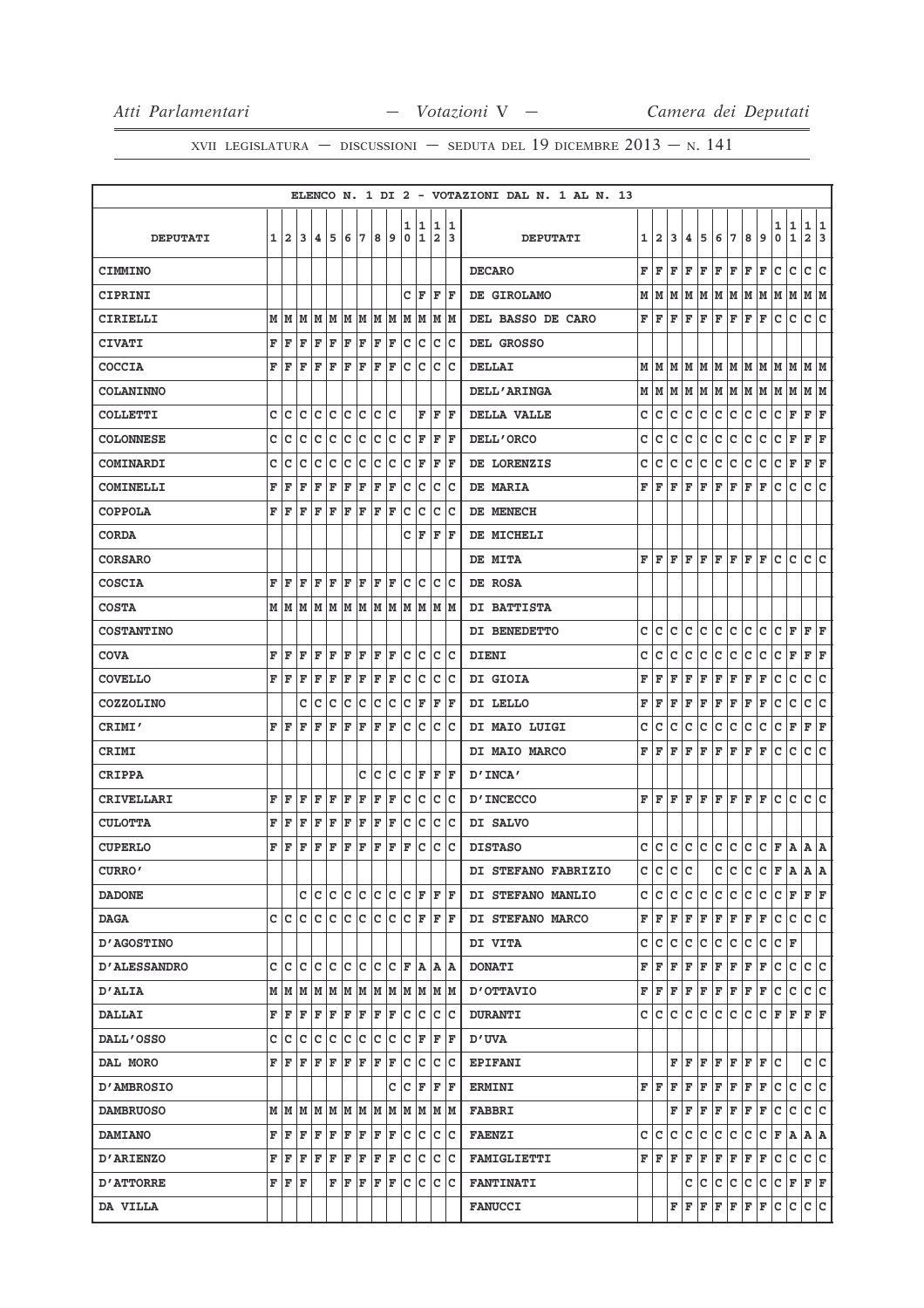|                             |   |              |      |     |     |     |         |     |     |             |     |               |       | ELENCO N. 1 DI 2 - VOTAZIONI DAL N. 1 AL N. 13 |   |       |              |             |     |                                                                                                                                                                                                                                                          |              |              |   |              |             |                         |     |
|-----------------------------|---|--------------|------|-----|-----|-----|---------|-----|-----|-------------|-----|---------------|-------|------------------------------------------------|---|-------|--------------|-------------|-----|----------------------------------------------------------------------------------------------------------------------------------------------------------------------------------------------------------------------------------------------------------|--------------|--------------|---|--------------|-------------|-------------------------|-----|
|                             |   |              |      |     |     |     |         |     |     | 1           | 1   | 1             | 1     |                                                |   |       |              |             |     |                                                                                                                                                                                                                                                          |              |              |   | 1            | 1           | 1                       | 1   |
| <b>DEPUTATI</b>             | 1 | $\mathbf{2}$ | 3    | 4   | 5   | 6   | 7       | 8   | 9   | 0           | 1   | 2             | 3     | <b>DEPUTATI</b>                                | 1 | 2     | 3            | 4           | 5   | 6                                                                                                                                                                                                                                                        | 7            | 8            | 9 | 0            | $\mathbf 1$ | $\overline{\mathbf{2}}$ | 3   |
| <b>FARAONE</b>              | F | F            | F    | F   | F   | F   | F       | F   | F   | c           | с   | c             | Ιc    | <b>GALLINELLA</b>                              | c | c     | c            | с           | c   | с                                                                                                                                                                                                                                                        | с            | с            | с | с            | F           | F                       | F   |
| <b>FARINA DANIELE</b>       | C | c            | c    | c   | c   | c   | c       | C   | c   | F           | F   | F             | l F   | GALLO LUIGI                                    | c | c     | c            | C           |     | c                                                                                                                                                                                                                                                        | C            | с            | с | c            | $\mathbf F$ | F F                     |     |
| <b>FARINA GIANNI</b>        | F | F            | F    | F   | F   | F   | F       | F   | l F | $\mathbf c$ | lc. | c             | Ιc    | GALLO RICCARDO                                 |   |       |              |             |     |                                                                                                                                                                                                                                                          |              |              |   |              |             |                         |     |
| <b>FASSINA</b>              | F | F            | F    | F   | F   | F   | F       |     |     |             |     |               | c     | <b>GALPERTI</b>                                |   |       |              |             |     |                                                                                                                                                                                                                                                          |              |              |   | c            | c           | c                       | c   |
| <b>FAUTTILLI</b>            |   |              |      |     |     |     |         |     |     |             |     |               |       | <b>GANDOLFI</b>                                | F | F     | F            | F           | F   | F                                                                                                                                                                                                                                                        | F            | F            | F | c            | c           | c                       | lc. |
| <b>FAVA</b>                 | c | c            | c    | c   | c   | c   | c       | c   | c   | F           | F   | F             | F     | <b>GARAVINI</b>                                | F | l F   | F            | F           | F   | F                                                                                                                                                                                                                                                        | F            | F            | F | с            | c           | c                       | lc. |
| <b>FEDI</b>                 | F | F            | F    | F   | F   | F   | F       | F   | F   | c           | c   | c             | c     | <b>GARNERO SANTANCHE'</b>                      |   |       |              |             |     |                                                                                                                                                                                                                                                          |              |              |   |              |             |                         |     |
| <b>FEDRIGA</b>              | с | c            | с    | c   | c   | c   | c       | c   | с   | A           | Α   | Α             | lA.   | <b>GAROFALO</b>                                | F | F     | F            | F           | F   | F                                                                                                                                                                                                                                                        | F            | F            | F | с            | С           | c c                     |     |
| <b>FERRANTI</b>             | M | M            | M    | M   | M   | M   | M       | M   | M   | M           | M   | M             | M     | <b>GAROFANI</b>                                | F | F     | F            | F           | F   | F                                                                                                                                                                                                                                                        | F            | F            | F | с            | с           | c                       | c   |
| <b>FERRARA</b>              |   |              |      |     |     |     |         |     |     |             |     |               |       | <b>GASBARRA</b>                                | F | F     | F            | F           | F   | F                                                                                                                                                                                                                                                        | F            | F            | F | c            | c           | c                       | lc. |
| <b>FERRARESI</b>            | C | c            | C    | c   | c   | c   | c       | c   | Iс  | с           | F   | F             | F     | <b>GASPARINI</b>                               | F | F     | F            | F           | F   |                                                                                                                                                                                                                                                          | F            | F            | F | с            | с           | c                       | lc. |
| <b>FERRARI</b>              | F | F            | F    | F   | F   | F   | F       | F   | F   | c           | c   | c             | c     | <b>GEBHARD</b>                                 | F | F     | F            | F           | F   | F                                                                                                                                                                                                                                                        | F            | F            | F | c            | c           | c                       | c   |
| <b>FERRO</b>                |   |              |      |     |     |     |         |     |     |             |     |               |       | <b>GELLI</b>                                   | F | F     | F            | F           | F   | F                                                                                                                                                                                                                                                        | F            | F            | F | с            | с           | с                       | c   |
| <b>FIANO</b>                |   |              | F    | F   | F   | F   | F       | F   | F   | c           | c   | c             | Ιc    | <b>GELMINI</b>                                 | с | c     | с            | с           | c   | с                                                                                                                                                                                                                                                        | с            | с            | с | $\mathbf{F}$ | A           | А                       | ١A  |
| <b>FICO</b>                 |   | MM           | M    | M   | M   | M   | M       | M   | M   | М           | M   |               | M M   | <b>GENOVESE</b>                                |   |       |              |             |     | F                                                                                                                                                                                                                                                        | F            | F            | F | с            | c           | c                       | c   |
| <b>FIORIO</b>               |   |              |      |     |     | F   | F       | F   | F   | C           | C   | C             | c     | GENTILONI SILVERI                              | F | F     | F            | F           | F   | F                                                                                                                                                                                                                                                        | $\mathbf{F}$ | F            | F | с            | с           | с                       | c   |
| <b>FIORONI</b>              | F | F            | ΙF   | F   | ΙF  | F   | F       | F   | ΙF  | C           | c   | c             | c     | <b>GHIZZONI</b>                                | F | F     | $\mathbf{F}$ | F           | F   | F                                                                                                                                                                                                                                                        | F            | F            | F | c            | с           | c                       | lc. |
| <b>FITTO</b>                |   |              |      |     |     |     |         |     |     |             |     |               |       | <b>GIACHETTI</b>                               | F | F     | F            | F           | F   | F                                                                                                                                                                                                                                                        | F            | F            | F | с            | c           | с                       | lc. |
| <b>FITZGERALD NISSOLI</b>   | F | F            | F    | F   | F   | F   | F       | F   | F   | c           | c   | c             | c     | <b>GIACOBBE</b>                                | F | F     | F            | F           | F   |                                                                                                                                                                                                                                                          | F            | F            | F | c            | c           | с                       | c   |
| <b>FOLINO</b>               | F | F            | F    | F   | F   | F   | F       | F   | F   | c           | c   | c             | Ιc    | <b>GIACOMELLI</b>                              | F | l F   | F            | F           | F   | F                                                                                                                                                                                                                                                        | F            | F            | F | с            | c           | c                       | lc. |
| <b>FONTANA CINZIA MARIA</b> | F | F            | F    | F   | F   | F   | F       | F   | F   | с           | с   | с             | c     | <b>GIACOMONI</b>                               |   |       |              |             |     |                                                                                                                                                                                                                                                          |              |              |   |              |             |                         |     |
| <b>FONTANA GREGORIO</b>     | M | M            | M    | M   | M   | M   | M       | M   | M   | M           | M   | M             | M     | <b>GIAMMANCO</b>                               |   |       |              |             |     |                                                                                                                                                                                                                                                          |              |              |   |              |             |                         |     |
| <b>FONTANELLI</b>           | M | M            | M    | M   | M   | M   | M       | M   | M   | M           | M   | M             | M     | GIGLI                                          |   |       |              | F           | F   | F                                                                                                                                                                                                                                                        | F            | F            | F | с            | с           | c                       | c   |
| <b>FORMISANO</b>            | М | M            | M    | M   | M   | M   | M       | M   | M   | М           | М   | М             | M     | <b>GINATO</b>                                  |   |       | F            | F           | F   |                                                                                                                                                                                                                                                          | F            | F            | F | c            | C           | c                       | ∣c  |
| <b>FOSSATI</b>              | F | F            | F    | F   | F   | F   | F       | F   | F   | c           | c   | c             | Ιc    | <b>GINEFRA</b>                                 | F | ΙF    | F            | F           | F   | F                                                                                                                                                                                                                                                        | F            | $\mathbf{F}$ | F | с            | c           | c                       | lc. |
| <b>FRACCARO</b>             |   |              |      |     |     |     |         |     |     |             |     |               |       | <b>GINOBLE</b>                                 |   |       |              |             |     |                                                                                                                                                                                                                                                          | F            | F            | F | с            | c           | c                       | lc. |
| <b>FRAGOMELI</b>            | F | F            | F    | F F |     | F   | F       | F   | F   | Iс          | Iс  |               | c c   | GIORDANO GIANCARLO                             |   |       |              |             |     |                                                                                                                                                                                                                                                          |              |              |   |              |             |                         |     |
| <b>FRANCESCHINI</b>         |   |              | MMMM |     |     |     | M M M M |     |     |             |     | M  M  M  M  M |       | GIORDANO SILVIA                                | c | с     | с            | с           | c   | с                                                                                                                                                                                                                                                        | c            | c            | с | с            | F           | $F$ $\bf{F}$            |     |
| <b>FRATOIANNI</b>           |   |              |      |     |     |     |         |     |     |             |     |               |       | GIORGETTI ALBERTO                              |   |       |              |             |     | $M$   $M$   $M$   $M$   $M$   $M$   $M$   $M$   $M$   $M$                                                                                                                                                                                                |              |              |   |              |             | MM                      |     |
| <b>FREGOLENT</b>            | F | F            | l F  | F   | l F | F   | lF.     | lF. | lF  | c           | c   | c             | lc    | GIORGETTI GIANCARLO                            | c | c     | c            | $\mathbf C$ | c   | c                                                                                                                                                                                                                                                        | c            | c            | c | A A          |             | A A                     |     |
| <b>FRUSONE</b>              |   |              |      |     |     |     |         |     |     |             |     |               |       | <b>GIORGIS</b>                                 |   |       |              | FF          | F   | F                                                                                                                                                                                                                                                        | F            | F            | F | c            | c           | c c                     |     |
| <b>FUCCI</b>                |   |              | c    | Iс  | Iс  | lc. | lc.     | c   | Iс  | F           | lA. |               | IA IA | <b>GITTI</b>                                   |   |       |              |             |     |                                                                                                                                                                                                                                                          |              |              |   |              |             |                         | c   |
| <b>FURNARI</b>              | c | Iс           | с    | с   | c   | c   | c       | с   | c   | A           | F   | F             | F     | GIULIANI                                       |   |       | F            | F           | F   | $F$ $F$                                                                                                                                                                                                                                                  |              | F            | F | с            | с           | c                       | c   |
| <b>GADDA</b>                | F | F            | F    | F   | F   | F   | F       | F   | F   | c           | c   |               | c c   | <b>GIULIETTI</b>                               |   | FF    | F            | F           | F F |                                                                                                                                                                                                                                                          |              | F F          |   | с            | lc.         | c c                     |     |
| <b>GAGNARLI</b>             | с | c            | с    | c   | c   |     | c       | C   | c   | с           | F   | F             | F     | <b>GNECCHI</b>                                 | F | F     | F            | F           | F   | F                                                                                                                                                                                                                                                        | F            | F            | F | с            | с           | c c                     |     |
| <b>GALAN</b>                |   | $M$ $M$ $M$  |      | М   | M   | M   | M       | М   | M   | M           | M   |               | M  M  | GOZI                                           |   | M   M |              | MM          |     | M  M  M  M  M  M  M  M                                                                                                                                                                                                                                   |              |              |   |              |             |                         |     |
| <b>GALATI</b>               |   |              |      | c   | c   | c   | c       | C   | lc  | F           | A   |               | A  A  | <b>GRANDE</b>                                  |   |       |              |             |     | $M$ $ M$ $ M$ $ M$ $ M$ $ M$ $ M$ $ M$ $ M$                                                                                                                                                                                                              |              |              |   | M M          |             | MM                      |     |
| <b>GALGANO</b>              | F | F            | F    | F   | F   | F   | F       | F   | F   | c           | c   | c             | Ιc    | <b>GRASSI</b>                                  |   | FF    | F            | F           | F   | F                                                                                                                                                                                                                                                        | F            | F            | F | c            | с           | C C                     |     |
| <b>GALLI CARLO</b>          | F | F            | F    | F   | F   | F   | F       | F   | F   | c           | c   | Iс            | lc    | <b>GRECO</b>                                   |   |       |              |             |     |                                                                                                                                                                                                                                                          |              |              |   |              |             |                         |     |
| <b>GALLI GIAMPAOLO</b>      |   |              |      |     |     |     |         |     |     |             |     |               |       | <b>GREGORI</b>                                 |   |       |              |             |     | $\mathbf{F}\left \mathbf{F}\right.\left \mathbf{F}\right.\left \mathbf{F}\right.\left \mathbf{F}\right.\left \mathbf{F}\right.\left \mathbf{F}\right.\left \mathbf{F}\right.\left \mathbf{F}\right.\left \mathbf{C}\right.\left \mathbf{C}\right.\left.$ |              |              |   |              |             | c c                     |     |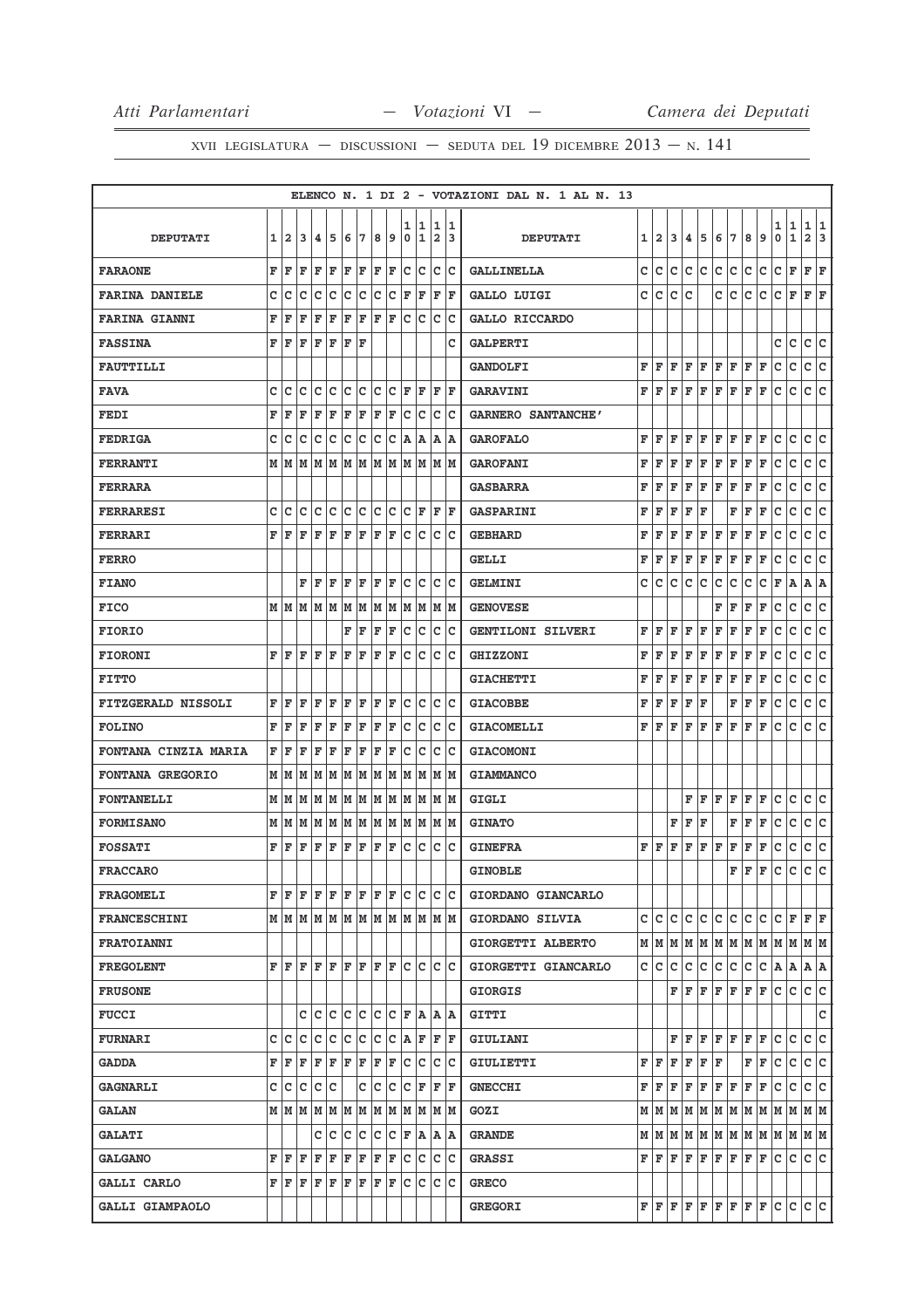|                         |   |     |             |    |     |     |         |     |     |     |                                                                                                                                                                                              |                |            | ELENCO N. 1 DI 2 - VOTAZIONI DAL N. 1 AL N. 13 |    |                           |     |     |     |     |                                                                                                                  |      |                                                                             |                    |              |                |     |
|-------------------------|---|-----|-------------|----|-----|-----|---------|-----|-----|-----|----------------------------------------------------------------------------------------------------------------------------------------------------------------------------------------------|----------------|------------|------------------------------------------------|----|---------------------------|-----|-----|-----|-----|------------------------------------------------------------------------------------------------------------------|------|-----------------------------------------------------------------------------|--------------------|--------------|----------------|-----|
|                         |   |     |             |    |     |     |         |     |     | 1   | 1                                                                                                                                                                                            | 1              | 1          |                                                |    |                           |     |     |     |     |                                                                                                                  |      |                                                                             | 1                  | $\mathbf{1}$ | 1              | 1   |
| <b>DEPUTATI</b>         | 1 | 12  | 3           | 4  | 5   | 6   | 7       | 8   | 9   | 0   | 1                                                                                                                                                                                            | $\overline{2}$ | 3          | <b>DEPUTATI</b>                                |    | $1\vert 2$                | 3   | 4   | 5   | 6   | 7                                                                                                                | 8    | 9                                                                           | 0                  | $\mathbf{1}$ | $\overline{a}$ | 3   |
| <b>GRIBAUDO</b>         | F | F   | F           | F  | F   | F   | F       | F   | F   | c   | c                                                                                                                                                                                            | $\mathtt{C}$   | lc.        | LO MONTE                                       |    |                           |     |     |     |     |                                                                                                                  |      |                                                                             |                    |              |                |     |
| <b>GRILLO</b>           |   |     | C           | c  | c   | c   | c       | c   | c   | c   | F                                                                                                                                                                                            | F              | F          | <b>LONGO</b>                                   |    |                           |     |     |     |     |                                                                                                                  |      |                                                                             |                    |              |                |     |
| <b>GRIMOLDI</b>         | с | Iс  | с           | с  | с   | c   | с       | c   | с   | A   | A                                                                                                                                                                                            | Α              | ۱A         | <b>LOREFICE</b>                                | с  | с                         | c   | с   | с   | с   | c                                                                                                                | с    | c                                                                           | с                  | F            | F F            |     |
| <b>GUERINI GIUSEPPE</b> | F | F   | F           | F  | F   | F   | F       | F   | F   | c   | c                                                                                                                                                                                            | c              | lc.        | <b>LORENZIN</b>                                | М  | м                         | м   | M   | М   | M   | M                                                                                                                | M    | M                                                                           | M                  | M            | MM             |     |
| <b>GUERINI LORENZO</b>  | F | F   | F           | F  | F   | F   | F       | F   | F   | lc. | Ιc                                                                                                                                                                                           | c              | Ιc         | <b>LOSACCO</b>                                 | F  | F                         | F   | F   | F   | F   | F                                                                                                                | F    | F                                                                           | с                  | c            | c              | lc. |
| <b>GUERRA</b>           |   |     | F           | F  | F   | F   | F       | F   | F   | c   | c                                                                                                                                                                                            | c              | Ιc         | LOTTI                                          | F  | F                         | F   | F   | F   | F   | F                                                                                                                | F    | F                                                                           | с                  | c            | c              | lc. |
| <b>GUIDESI</b>          | C | Ιc  | c           | c  | с   | с   | с       | c   | c   | lA. | A                                                                                                                                                                                            | A              | ١A         | LUPI                                           | м  | M                         | M   | lм  | M   | M   | M                                                                                                                | M    | lМ                                                                          | M                  | M            | M              | lм  |
| <b>GULLO</b>            |   |     | F           | F  | F   | F   | F       | F   | F   | c   | Iс                                                                                                                                                                                           | c              | Ιc         | LUPO                                           |    |                           |     |     |     |     |                                                                                                                  |      |                                                                             |                    |              |                |     |
| <b>GUTGELD</b>          | F | F   | F           | F  | F   | F   | F       | F   | F   | c   | c                                                                                                                                                                                            | c              | Ιc         | <b>MADIA</b>                                   |    |                           |     |     |     |     |                                                                                                                  |      |                                                                             |                    |              |                |     |
| <b>IACONO</b>           | F | F   | F           | F  | F   | F   | F       | F   | F   | c   | c                                                                                                                                                                                            | c              | Iс         | <b>MAESTRI</b>                                 | F  | F                         | l F | F   | F   | F F |                                                                                                                  | F F  |                                                                             | с                  | с            | c c            |     |
| IANNUZZI CRISTIAN       | с | c   | c           | c  | c   | c   | с       | c   | c   | c   | F                                                                                                                                                                                            | F              | F          | <b>MAGORNO</b>                                 | F  | F                         | F   | F   | F   | F   | F                                                                                                                | F    | F                                                                           | c                  | с            | c              | c   |
| <b>IANNUZZI TINO</b>    | F | F   | F           | F  | F   | F   | F       | F   | F   | c   | lc                                                                                                                                                                                           | c              | Ιc         | <b>MAIETTA</b>                                 |    |                           |     |     |     |     |                                                                                                                  |      |                                                                             |                    |              |                |     |
| <b>IMPEGNO</b>          | F | F   | F           | F  | F   | F   | F       | F   | F   | c   | c                                                                                                                                                                                            | c              | Ιc         | <b>MALISANI</b>                                | F  | F                         | F   | F   | F   | F   | F                                                                                                                | F    | F                                                                           | с                  | c            | c              | lc. |
| <b>INCERTI</b>          | F | F   | F           | F  | F   | F   | F       | F   | F   | c   | c                                                                                                                                                                                            | c              | lc         | <b>MALPEZZI</b>                                | F  | F                         | F   | F   | F   | F   | F                                                                                                                | F    | F                                                                           | c                  | с            | с              | c   |
| <b>INVERNIZZI</b>       |   |     |             |    |     |     |         |     |     |     |                                                                                                                                                                                              |                |            | <b>MANCIULLI</b>                               | F  | F                         | F   | F   | F   | F   | F                                                                                                                | F    | F                                                                           | с                  | c            | c              | lc. |
| IORI                    |   |     |             |    |     |     |         |     |     |     |                                                                                                                                                                                              |                |            | <b>MANFREDI</b>                                | F  | F                         | F   | F   | F   | F   | F                                                                                                                | F    | F                                                                           | с                  | с            | c              | с   |
| <b>KRONBICHLER</b>      |   |     | с           | c  | c   | c   | c       | c   | c   | F   | F                                                                                                                                                                                            | F              | F          | <b>MANNINO</b>                                 | М  | M                         | M   | M   | M   | M   | M                                                                                                                | M  M |                                                                             | M  M               |              | M  M           |     |
| <b>KYENGE</b>           |   | M M | M           | M  | M   | M   |         | MM  | M   | lм  |                                                                                                                                                                                              | MMM            |            | <b>MANTERO</b>                                 | c  | с                         | с   | с   | с   | с   | с                                                                                                                | с    | с                                                                           | c                  | F            | F              | F   |
| <b>L'ABBATE</b>         |   |     |             |    |     |     |         |     |     |     |                                                                                                                                                                                              |                |            | <b>MANZI</b>                                   | F  | F                         | F   | F   | F   | F   | F                                                                                                                | F    | F                                                                           | с                  | c            | c              | lc. |
| <b>LABRIOLA</b>         |   |     |             |    |     |     |         |     |     |     |                                                                                                                                                                                              |                |            | <b>MARANTELLI</b>                              | F  | F                         | F   | F   | F   | F   | F                                                                                                                | F    | F                                                                           | с                  | c            | с              | lc. |
| LACQUANITI              | c | с   | c           | с  | с   | с   | с       | c   | с   | F   | F                                                                                                                                                                                            | F              | F          | <b>MARAZZITI</b>                               |    |                           |     |     |     |     |                                                                                                                  |      | F                                                                           | с                  | с            | c              | c   |
| <b>LAFFRANCO</b>        | c | с   | c           | с  | с   | c   | с       | c   | c   | F   | A                                                                                                                                                                                            |                | $A \mid A$ | <b>MARCHETTI</b>                               | F  | F                         | F   | F   | F   | F   | F                                                                                                                | F    | F                                                                           | с                  | c            | c              | lc. |
| <b>LAFORGIA</b>         | F | F   | F           | F  | F   | F   | F       | F   | F   | c   | c                                                                                                                                                                                            | с              | Ιc         | <b>MARCHI</b>                                  | F  | F                         | F   | F   | F   | F   | F                                                                                                                | F    | F                                                                           | с                  | с            | c              | с   |
| <b>LAINATI</b>          | с | с   | с           | c  | с   | с   | c       | c   | c   | F   | A                                                                                                                                                                                            |                | $A \mid A$ | <b>MARCOLIN</b>                                | с  | с                         | с   | с   | с   | с   | c                                                                                                                | c    | c                                                                           | A                  | A            | $A \mid A$     |     |
| LA MARCA                | F | F   | F           | F  | F   | F   | F       | F   | F   | c   | c                                                                                                                                                                                            | c              | Ιc         | <b>MARCON</b>                                  | c  | c                         | с   | с   | с   | с   | с                                                                                                                | с    | с                                                                           | F                  | F            | F              | F   |
| <b>LA RUSSA</b>         | M | M   | M           | M  | M   | M   | M       | M   | M   | M   | M                                                                                                                                                                                            | M              | M          | <b>MARGUERETTAZ</b>                            | F  | F                         | F   | F   | F   | F   | F                                                                                                                | F    | F                                                                           | F                  | c            | c              | c   |
| <b>LATRONICO</b>        |   |     | c           | Iс | c   | lc. | c       | lc. | IC. |     | F A A A                                                                                                                                                                                      |                |            | <b>MARIANI</b>                                 |    |                           |     |     |     |     | ${\bf F}\, \,{\bf F}\, \,{\bf F}\, \,{\bf F}\, \,{\bf F}\, \,{\bf F}\, \,{\bf F}\, \,{\bf F}\, \,{\bf F}\,$      |      |                                                                             | с                  | c            | c c            |     |
| <b>LATTUCA</b>          |   |     | F           | F  | F   | F   | F       | F   | F   | lc. | lc.                                                                                                                                                                                          |                | c c        | <b>MARIANO</b>                                 |    |                           |     |     |     |     |                                                                                                                  |      |                                                                             | c                  | c            | C C            |     |
| <b>LAURICELLA</b>       |   |     |             |    |     |     |         |     |     | c   | Iс                                                                                                                                                                                           |                | c c        | <b>MAROTTA</b>                                 | c  | lc.                       | lc. | lc. | lc. | c c |                                                                                                                  | lc.  | lc.                                                                         | F A                |              | A   A          |     |
| <b>LAVAGNO</b>          | c | Ιc  | c           | с  | c   | c   | c       | lc. | с   | F   | F                                                                                                                                                                                            | F              | lF.        | <b>MARROCU</b>                                 |    | FF                        | F   | lF. |     |     | $\bf{F}$ $\bf{F}$ $\bf{F}$ $\bf{F}$ $\bf{F}$                                                                     |      |                                                                             | lc.                | c            | C C            |     |
| <b>LEGNINI</b>          | F | F   | F           | F  | F   | F   | F       |     | F F | lc. | c                                                                                                                                                                                            |                | c c        | <b>MARRONI</b>                                 |    |                           |     |     |     |     |                                                                                                                  |      |                                                                             |                    |              |                |     |
| <b>LENZI</b>            | F | F   | F           | F  | F   | F F |         | F   | F   | lc. | Iс                                                                                                                                                                                           | lc.            | ∣c         | <b>MARTELLA</b>                                |    | F F.                      | l F | F   | F   | F F |                                                                                                                  | F F  |                                                                             | c                  | lc.          | lc lc          |     |
| <b>LEONE</b>            |   |     | $M$ $M$ $M$ |    |     |     |         |     |     |     | IM IM IM IM IM IM IM IM IM                                                                                                                                                                   |                |            | <b>MARTELLI</b>                                |    |                           |     |     |     |     | $\mathbf{F} \left  \mathbf{F} \right  \mathbf{F} \left  \mathbf{F} \right  \mathbf{F} \left  \mathbf{F} \right.$ |      |                                                                             | lc.                | c            | c c            |     |
| <b>LETTA</b>            | М |     | MM          |    |     |     |         |     |     |     | M  M  M  M  M  M  M  M  M  M                                                                                                                                                                 |                |            | <b>MARTI</b>                                   |    | c  c  c                   |     | c   | c.  | c.  | c.                                                                                                               | c.   | $ C $ $\mathbf{F}$ $  \mathbf{A}  $                                         |                    |              | A A            |     |
| <b>LEVA</b>             | F | F   | F           | F  | F   | F   | F       |     | F F |     | c c                                                                                                                                                                                          |                | c c        | <b>MARTINELLI</b>                              |    |                           |     |     |     |     |                                                                                                                  |      |                                                                             |                    |              |                |     |
| <b>LIBRANDI</b>         |   |     |             |    |     |     |         |     |     |     |                                                                                                                                                                                              |                |            | <b>MARTINO ANTONIO</b>                         |    |                           |     |     |     |     |                                                                                                                  |      | $M$   $M$   $M$   $M$   $M$   $M$   $M$   $M$   $M$   $M$   $M$   $M$   $M$ |                    |              |                |     |
| LIUZZI                  |   | c   | c           | с  | c   | c   | c       | lc. | lc. | lc. | F                                                                                                                                                                                            | F              | lF.        | MARTINO PIERDOMENICO                           | FF |                           | F   | F   | F   |     | $F$ $F$ $F$ $F$                                                                                                  |      |                                                                             | c                  | c            | c c            |     |
| <b>LOCATELLI</b>        | F | F   | F           | F  | F   |     | F F     |     | F F |     | F F                                                                                                                                                                                          |                | c c        | <b>MARZANA</b>                                 | c  |                           | c   | c   | c   | c   | c.                                                                                                               | c.   | c.                                                                          | $ C $ $\mathbf{F}$ |              | F F            |     |
| <b>LODOLINI</b>         | F | F   | F           |    | F F |     | $F$ $F$ |     | F F | lc. | Iс                                                                                                                                                                                           | c              | Iс         | <b>MARZANO</b>                                 |    | $\mathbf{F}   \mathbf{F}$ | F   | F   | F   |     | F F F F                                                                                                          |      |                                                                             | c                  | c            | c c            |     |
| LOMBARDI                |   |     |             |    |     |     |         |     |     |     | $\textbf{M} \mid \textbf{M} \mid \textbf{M} \mid \textbf{M} \mid \textbf{M} \mid \textbf{M} \mid \textbf{M} \mid \textbf{M} \mid \textbf{M} \mid \textbf{M} \mid \textbf{M} \mid \textbf{M}$ |                |            | <b>MATARRELLI</b>                              | c  | IC.                       | с   | c   | c   | c   | c                                                                                                                | c.   | c                                                                           | F                  | F            | F F            |     |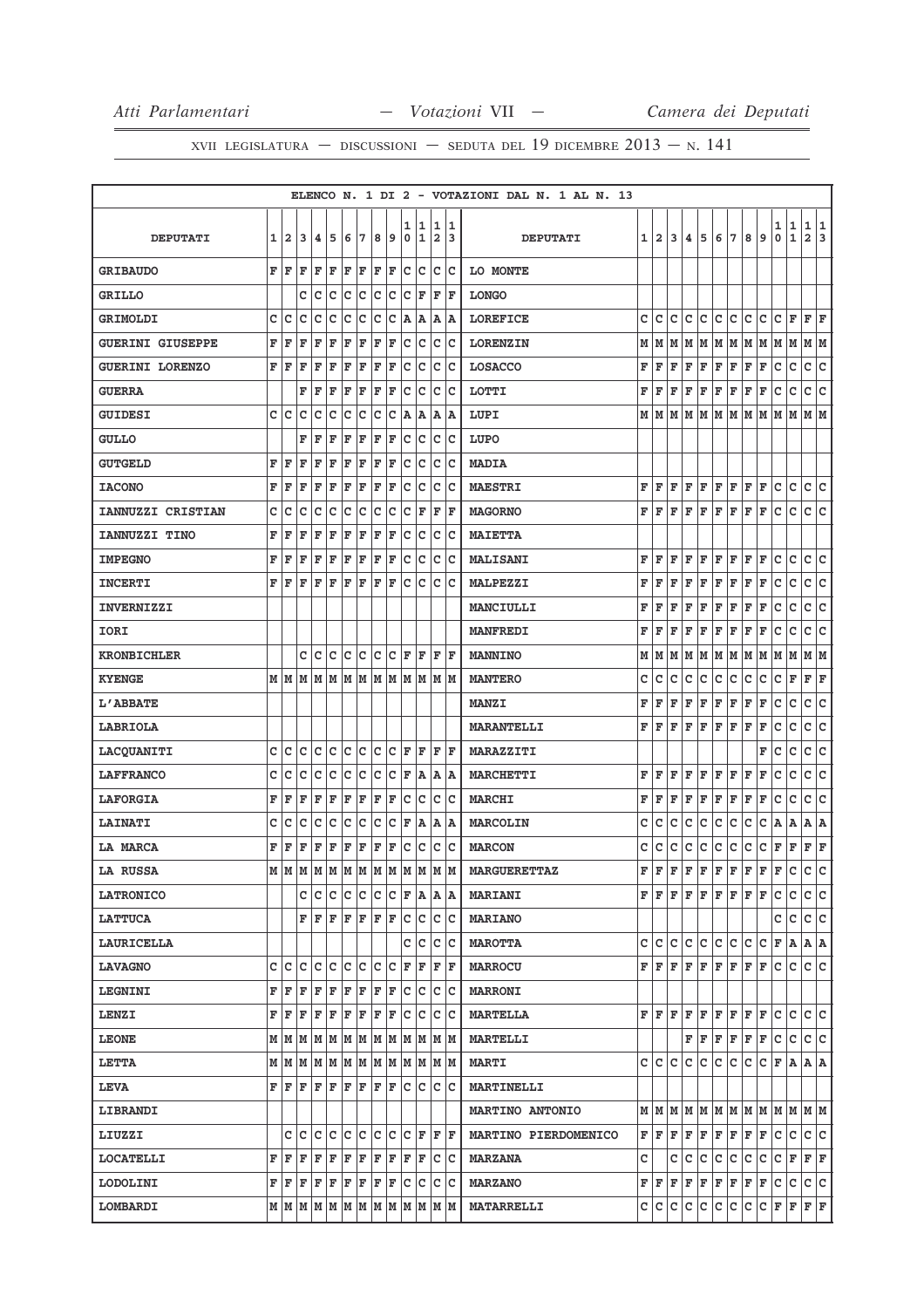|                           |   |                         |    |    |             |     |    |   |     |             |                  |        |        | ELENCO N. 1 DI 2 - VOTAZIONI DAL N. 1 AL N. 13 |   |       |     |    |   |             |   |              |                              |        |                |                     |        |
|---------------------------|---|-------------------------|----|----|-------------|-----|----|---|-----|-------------|------------------|--------|--------|------------------------------------------------|---|-------|-----|----|---|-------------|---|--------------|------------------------------|--------|----------------|---------------------|--------|
| <b>DEPUTATI</b>           | 1 | $\overline{\mathbf{2}}$ | 3  | 4  | 5           | 6   | 17 | 8 | 9   | 1<br>0      | 1<br>$\mathbf 1$ | 1<br>2 | 1<br>3 | <b>DEPUTATI</b>                                | 1 | 12.   | 3   | 4  | 5 | 6           | 7 | 8            | 9                            | 1<br>0 | 1<br>${\bf 1}$ | 1<br>$\overline{a}$ | 1<br>3 |
| <b>MATARRESE</b>          |   |                         |    |    |             |     |    | F | ΙF  |             | с                | c      | Ιc     | <b>NARDUOLO</b>                                | F | F     | F   | F  | F | F           | F | F            | F                            | c      | c              | c                   | lc.    |
| <b>MATTIELLO</b>          |   |                         |    |    |             |     |    |   |     |             |                  |        |        | <b>NASTRI</b>                                  |   |       |     |    |   |             |   |              |                              |        |                |                     |        |
| <b>MAURI</b>              | F | F                       | F  | F  | F           | F   | ΙF | F | l F | C           | lc               | c      | Ιc     | <b>NESCI</b>                                   |   |       |     |    |   |             |   |              |                              |        |                |                     |        |
| <b>MAZZIOTTI DI CELSO</b> | F | F                       | F  | F  | F           | F   | F  | F | F   | с           | с                | c      | Iс     | <b>NESI</b>                                    | F | F     | F   | F  | F | F           | F | F            | F                            | c      | c              | c                   | lc.    |
| <b>MAZZOLI</b>            | F | F                       | F  | F  |             | F   | F  | F | F   | C           | c                | c      | c      | <b>NICCHI</b>                                  | с | c     | C   | с  | с | c           | с | с            | с                            | F      | F              | F                   | F      |
| MELILLA                   | C | c                       | c  | c  | c           | c   | c  | c | с   | F           | F                | F      | F      | <b>NICOLETTI</b>                               | F | F     | F   | F  | F | F           | F | F            | F                            | с      | c              | c                   | lc.    |
| MELILLI                   | F | F                       | F  |    | F           | F   | F  | F |     | с           | с                | с      | c      | <b>NUTI</b>                                    |   |       |     |    |   |             |   |              |                              |        |                |                     |        |
| <b>MELONI GIORGIA</b>     | M | M                       | M  | M  | M           | M   | M  | M | M   | M           | M                | M      | M      | <b>OLIARO</b>                                  | F | F     | F   | F  | F | F           | F | F            | F                            | с      | c              | c                   | c      |
| <b>MELONI MARCO</b>       |   |                         | F  | F  | F           | F   | F  | F | F   | c           | c                | c      | Ιc     | <b>OLIVERIO</b>                                | F | F     | F   | F  | F | F           | F | F            | F                            | c      | c              | c                   | lc.    |
| <b>MERLO</b>              | М | lм                      | M  | M  | M           | M   | M  | M | M   | M           | M                | M      | M      | ORFINI                                         | F | F     | F   | F  | F | F           | F | F            | F                            | с      | с              | c                   | c      |
| <b>META</b>               |   |                         |    |    |             |     |    |   |     |             |                  |        |        | <b>ORLANDO</b>                                 | М | м     | M   | м  | M | M   M       |   | M            | M                            | M      | M              | M  M                |        |
| <b>MICCOLI</b>            | F | F                       | F  | F  | F           | F   | F  | F | ΙF  | c           | c                | c      | c      | <b>OTTOBRE</b>                                 | F | F     | F   | F  | F | F           | F | $\mathbf{F}$ | F                            | с      | с              | с                   | с      |
| <b>MICILLO</b>            | C | Iс                      | с  | c  | c           | c   | c  | c | c   | c           | F                | F      | F      | <b>PAGANI</b>                                  | F | F     | F   | F  | F |             | F | F            | F                            | с      | c              | с                   | lc.    |
| <b>MIGLIORE</b>           | M | M                       | M  | M  | M           | M   | M  | M | M   | M           | M                | M      | M      | <b>PAGANO</b>                                  |   |       | F   | F  | F | F           | F | F            | F                            | с      | с              | с                   | c      |
| <b>MILANATO</b>           | C | c                       | c  | C  | C           | c   | C  | C | c   | F           | Α                | Α      | ΙA     | <b>PAGLIA</b>                                  | c | c     | c   | с  | с | с           | с | c            | с                            | F      | F              | F                   | lF     |
| <b>MINARDO</b>            |   |                         |    |    |             |     |    |   |     |             |                  |        |        | <b>PALAZZOTTO</b>                              |   |       |     |    |   |             |   |              |                              |        |                |                     |        |
| <b>MIOTTO</b>             | F | F                       | F  | F  | ΙF          | F   | ΙF | F | F   | c           | c                | c      | Ιc     | <b>PALESE</b>                                  | c | lc.   | c   | c  | c | с           | с | с            | с                            | F      | ΙA.            | A  A                |        |
| <b>MISIANI</b>            |   |                         |    |    |             |     |    |   |     |             |                  |        |        | <b>PALMA</b>                                   |   |       |     |    |   |             |   |              |                              |        |                |                     |        |
| <b>MISURACA</b>           |   |                         |    |    |             |     | F  | F | F   | с           | c                | A      | c      | PALMIERI                                       |   |       |     |    |   |             |   |              |                              |        |                |                     |        |
| <b>MOGHERINI</b>          |   | M   M                   | M  |    | MM          | M   | M  | M | M   | M           | M                |        | M  M   | PALMIZIO                                       | c | Iс    | c   | с  | c | с           | с | с            | с                            | F A    |                | A  A                |        |
| <b>MOGNATO</b>            | F | F                       | F  | F  | F           | F   | F  | F | F   | с           | c                | c      | Ιc     | <b>PANNARALE</b>                               |   |       | с   | с  | с | с           | с | с            | с                            | F      | F              | F                   | F      |
| <b>MOLEA</b>              |   |                         |    |    |             |     |    |   |     |             |                  |        |        | <b>PAOLUCCI</b>                                | F | F     | F   | F  | F | $\mathbf F$ | F | F            | F                            | с      | с              | c                   | c      |
| <b>MOLTENI</b>            | C | c                       | C  | lc | C           | c   | c  | C | lc  | A           | A                | A      | A      | <b>PARENTELA</b>                               | C | c     | c   | с  | с | c           | C | c            | с                            | с      | F              | F                   | F      |
| <b>MONACO</b>             |   |                         |    |    |             |     |    |   |     |             |                  |        |        | <b>PARIS</b>                                   | F | F     | F   | F  | F | F           | F | F            | F                            | с      | c              | c                   | lc.    |
| MONCHIERO                 | F | F                       | F  | F  | F           | F   | F  | F | F   | $\mathbf C$ | c                | c      | Iс     | <b>PARISI</b>                                  |   |       | с   | c  | с | с           | с | с            | с                            | F      | Α              | $A \mid A$          |        |
| MONGIELLO                 | F | F                       | F  | F  | F           | lc. | F  | F | F   | Iс          | c                | c      | c      | PARRINI                                        | F | ΙF    | F   | F  | F | F           | F | F            | F                            | c      | c              | c                   | lc.    |
| <b>MONTRONI</b>           | F | F                       | F  | F  | F           | F   | F  | F | F   | с           | с                | c      | Iс     | <b>PASTORELLI</b>                              | F | F     | F   | F  | F | F           | F | F            | F                            | с      | с              | с                   | c      |
| <b>MORANI</b>             | F | F                       | F  | F  | F           | F   | F  | F | F   | c           | c                | c      | Iс     | <b>PASTORINO</b>                               | F | F     | F   |    | F | F           | F | F            | F                            | с      | c              | c                   | c      |
| <b>MORASSUT</b>           | F | F                       | ΙF | F  | F           | F   | F  | F | ΙF  |             | c                | c      | Ιc     | <b>PATRIARCA</b>                               | F | F     | F   | F  | F | F           | F | F            | F                            | с      | с              | c c                 |        |
| <b>MORETTI</b>            |   |                         |    |    |             |     |    |   |     |             |                  |        |        | PELILLO                                        | F | F     | F   | F  | F | F           | F | F            | F                            | с      | c              | c                   | lc.    |
| <b>MORETTO</b>            | F | F                       | F  | F  | ΙF          | F   | ΙF | F | F   | c           | c                | c      | Ιc     | <b>PELLEGRINO</b>                              |   |       | c   | c  | c | c           | c | c            | c                            | F      | F              | F F                 |        |
| <b>MOSCA</b>              | F | F                       | F  | F  | $\mathbf F$ | F   | F  | F | F   | c           | c                | c      | Iс     | <b>PELUFFO</b>                                 | F | ΙF    | F   | F  | F | F           | F | F            | F                            | с      | c              | c                   | c      |
| <b>MOSCATT</b>            | F | F                       | F  | F  | F           | F   | F  | F | F   | c           | c                | c      | Ιc     | PES                                            | F | l F   | F   | F  | F | F           | F | F            | F                            | с      | с              | c                   | lc.    |
| MOTTOLA                   | с | c                       | c  | c  | с           | Iс  | c  | c | c   | F           | A                |        | A  A   | <b>PESCO</b>                                   | с | с     | c   | с  | c | с           | c | с            | c                            | с      | F              | F F                 |        |
| <b>MUCCI</b>              |   |                         | с  | c  | c           | c   | c  | C | c   | c           | F                | F      | F      | PETITTI                                        | F | F     | F   | F  | F | F           | F | F            | F                            | c      | c              | c                   | c      |
| <b>MURA</b>               |   |                         |    |    |             |     |    |   |     |             |                  |        |        | <b>PETRAROLI</b>                               |   |       | c   | Iс | c | c           | c | lc.          | c                            | c      | F              | F F                 |        |
| <b>MURER</b>              | F | F                       | F  | F  | ΙF          | F   | ΙF | F | ΙF  | c           | c                | c      | Iс     | <b>PETRENGA</b>                                |   |       |     |    |   |             |   |              |                              |        |                |                     |        |
| <b>NACCARATO</b>          |   |                         | F  | F  | F           | F   | F  | F | ΙF  | c           | c                | c      | Ιc     | PETRINI                                        | F | F     | F   | F  | F | F F         |   | F            | F                            | lc.    | c              | c                   | lc     |
| <b>NARDELLA</b>           |   |                         | F  | F  | F           | F   | F  | F | F   | c           | c                | c      | Iс     | <b>PIAZZONI</b>                                | с | с     | lc. | c  | c | c           | c | c.           | c                            | F      | F              | F F                 |        |
| <b>NARDI</b>              |   |                         | с  | с  | с           | Iс  | c  | с | Iс  | F           | F                | F      | F      | PICCHI                                         |   | M   M |     |    |   |             |   |              | M  M  M  M  M  M  M  M  M  M |        |                |                     |        |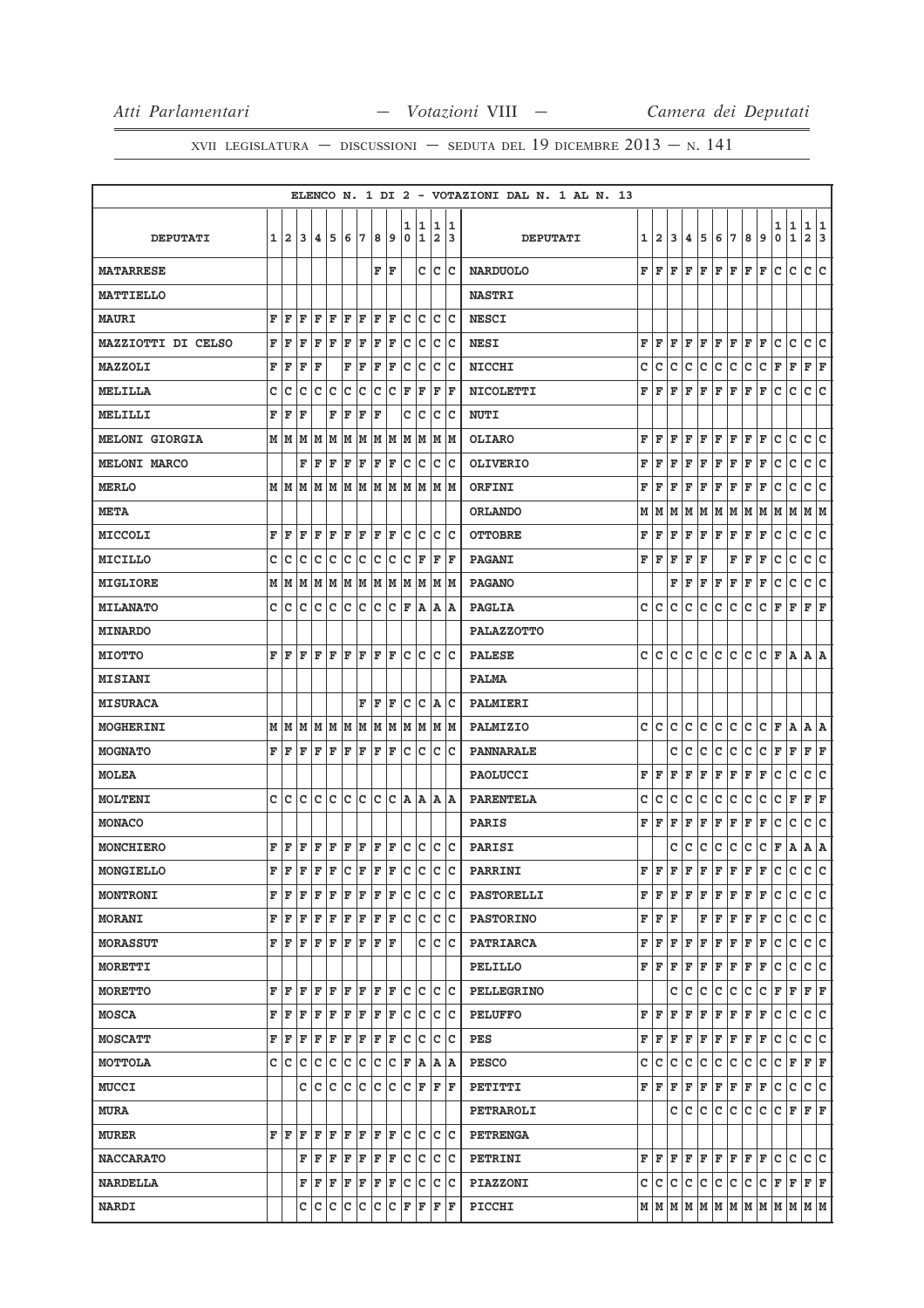|                             |              |                |     |      |                               |     |     |     |     |        |                                                                                                                                       |     |           | ELENCO N. 1 DI 2 - VOTAZIONI DAL N. 1 AL N. 13 |   |                |     |     |                                                                                                                             |     |             |         |     |                                                                                                                                                                                                                                            |             |                   |        |
|-----------------------------|--------------|----------------|-----|------|-------------------------------|-----|-----|-----|-----|--------|---------------------------------------------------------------------------------------------------------------------------------------|-----|-----------|------------------------------------------------|---|----------------|-----|-----|-----------------------------------------------------------------------------------------------------------------------------|-----|-------------|---------|-----|--------------------------------------------------------------------------------------------------------------------------------------------------------------------------------------------------------------------------------------------|-------------|-------------------|--------|
| <b>DEPUTATI</b>             | $\mathbf{1}$ | $\overline{a}$ | 3   | 4    | 5                             | 6   | 17  | 8   | 9   | 1<br>0 | 11<br>1                                                                                                                               | 2   | 1 1<br>13 | <b>DEPUTATI</b>                                | 1 | $\overline{a}$ | 3   | 4   | 5                                                                                                                           | 6   | 7           | 8       | 9   | 1<br>0                                                                                                                                                                                                                                     | 1<br>1      | 1<br>$\mathbf{2}$ | 1<br>3 |
| <b>PICCIONE</b>             |              |                |     |      |                               |     | F   | F   | F   | c      | c                                                                                                                                     | c   | ∣c        | RICCIATTI                                      | c | с              | c   | с   | c                                                                                                                           | lc. | c           | c       | c   | F                                                                                                                                                                                                                                          | F           | F                 | F      |
| PICCOLI NARDELLI            | F            | l F            | F   | F    | ΙF                            |     | F   | F   | ΙF  | c      | c                                                                                                                                     | c   | Ιc        | <b>RICHETTI</b>                                |   |                | F   | ΙF  | F                                                                                                                           | ΙF  | F           | F       | ΙF  | c                                                                                                                                                                                                                                          | с           | c                 | c      |
| PICCOLO GIORGIO             |              |                |     |      |                               |     |     |     |     |        |                                                                                                                                       |     |           | <b>RIGONI</b>                                  |   |                |     |     |                                                                                                                             |     |             |         |     |                                                                                                                                                                                                                                            |             |                   |        |
| PICCOLO SALVATORE           |              | FF             | ΙF  | l F  | ΙF                            | lF. | ΙF  | lF. | ΙF  |        | lc Ic                                                                                                                                 | lc. | Ιc        | <b>RIZZETTO</b>                                | с | с              | c   | с   | Iс                                                                                                                          | lc. | lc.         | lc.     | lc. | с                                                                                                                                                                                                                                          | F           | F F               |        |
| <b>PICCONE</b>              |              |                |     |      |                               |     |     |     |     |        |                                                                                                                                       |     |           | <b>RIZZO</b>                                   | c | с              | c   | с   | с                                                                                                                           | с   | C           | c       | c   | c                                                                                                                                                                                                                                          | F           | F                 | F      |
| <b>PICIERNO</b>             |              | FF             | ΙF  | F    | ١F                            |     | F   | F   | lF. |        | c c                                                                                                                                   |     | c c       | <b>ROCCELLA</b>                                |   | F              | ΙF  | F   | F                                                                                                                           | F   | F           | F       | F   | с                                                                                                                                                                                                                                          | c           | c                 | c      |
| PIEPOLI                     |              | FF             | F   | F    | F                             | F   | F   | F   | F   | c      | c                                                                                                                                     | Iс  | lc        | <b>ROCCHI</b>                                  | F | F              | F   | F   | F                                                                                                                           | F   | F           | F       | F   | с                                                                                                                                                                                                                                          | с           | с                 | c      |
| PILI                        |              |                |     |      |                               |     |     |     |     |        |                                                                                                                                       |     |           | ROMANO ANDREA                                  | F | l F            | F   | F   | F                                                                                                                           | l F | F           | F       | F   | с                                                                                                                                                                                                                                          | с           | c                 | c      |
| PILOZZI                     |              |                | C   | c    | c                             | Ιc  | lc  | c   | Iс  | ΙF     | ΙF                                                                                                                                    | F   | ΙF        | ROMANO FRANCESCO SAVE.                         |   |                |     |     |                                                                                                                             |     |             |         |     |                                                                                                                                                                                                                                            |             |                   |        |
| <b>PINI GIANLUCA</b>        | c            | c              | c   | c    | c                             | Iс  | Ιc  | c   | Iс  | A      | ١A                                                                                                                                    | ΙA  | ΙA        | ROMANO PAOLO NICOLO'                           |   | c              | c   | с   | с                                                                                                                           | c   | c           | с       | с   | с                                                                                                                                                                                                                                          | F           | F                 | F      |
| PINI GIUDITTA               | F            | ΙF             | F   | ΙF   | F                             | F   | F   | F   | F   | Iс     | Iс                                                                                                                                    | Ιc  | Iс        | <b>ROMELE</b>                                  | с | с              | c   | c   | c                                                                                                                           | c   | Iс          | с       | c   | F                                                                                                                                                                                                                                          | Α           | A A               |        |
| <b>PINNA</b>                |              |                |     |      |                               |     |     |     |     | с      | F                                                                                                                                     | F   | F         | <b>RONDINI</b>                                 | с | c              | с   | c   | с                                                                                                                           | с   | с           | с       | с   | Α                                                                                                                                                                                                                                          | Α           | Α                 | A      |
| <b>PIRAS</b>                |              | c Ic           | lc. |      | c c c c                       |     |     | c c |     | F      | F                                                                                                                                     | F   | ΙF        | <b>ROSATO</b>                                  | F | F              | F   | F   | F                                                                                                                           | F   | F           | F       | F   | с                                                                                                                                                                                                                                          | с           | c                 | c      |
| <b>PISANO</b>               |              |                |     |      |                               |     |     |     |     |        |                                                                                                                                       |     |           | <b>ROSSI</b>                                   | F | F              | F   | F   | F                                                                                                                           | F   | F           | F       | F   | с                                                                                                                                                                                                                                          | с           | с                 | с      |
| <b>PISICCHIO</b>            |              |                |     |      | MMMMMF                        |     | ΙF  | F   | F   | lc.    | Iс                                                                                                                                    | lc. | lc        | <b>ROSSOMANDO</b>                              | F | l F            | F   | ΙF  | F                                                                                                                           | ΙF  | F           | F       | ΙF  |                                                                                                                                                                                                                                            | c           | c                 | c      |
| <b>PISO</b>                 |              |                |     |      |                               |     |     |     |     |        |                                                                                                                                       |     |           | <b>ROSTAN</b>                                  |   |                |     |     |                                                                                                                             |     |             |         |     |                                                                                                                                                                                                                                            |             |                   |        |
| PISTELLI                    |              |                |     |      | M   M   M   M   M   M   M   M |     |     |     |     |        | M  M  M  M                                                                                                                            |     |           | <b>ROSTELLATO</b>                              |   |                |     |     |                                                                                                                             |     | с           | с       | c   | с                                                                                                                                                                                                                                          | F           | F                 | F      |
| <b>PIZZOLANTE</b>           | F            | F              | F   | F    | F                             | F   | F   | F   | F   | c      | c                                                                                                                                     | IC. | Iс        | <b>ROTONDI</b>                                 |   |                | c   | lc. | lc.                                                                                                                         | lc. | lc.         | с       | Iс  | F                                                                                                                                                                                                                                          | A           | A A               |        |
| <b>PLACIDO</b>              |              | c c            | C   | c    | c                             | Iс  | Ιc  | Iс  | Iс  | F      | F                                                                                                                                     | F   | F         | <b>ROTTA</b>                                   |   |                |     |     |                                                                                                                             |     |             |         |     |                                                                                                                                                                                                                                            |             |                   |        |
| <b>PLANGGER</b>             |              |                | F   | F    | F                             | F   | F   | F   | F   | Iс     | Iс                                                                                                                                    | Iс  | Ιc        | <b>RUBINATO</b>                                |   |                |     |     | FF                                                                                                                          | F F |             | $F$ $F$ |     | с                                                                                                                                                                                                                                          | c           | c c               |        |
| POLIDORI                    |              |                | с   | c    | C                             | c   | с   | с   | c   | F      | A                                                                                                                                     |     | A  A      | <b>RUGHETTI</b>                                |   |                |     |     |                                                                                                                             |     |             |         |     |                                                                                                                                                                                                                                            |             |                   |        |
| <b>POLLASTRINI</b>          | F            | ΙF             | ΙF  | F    | F                             | F   | F   | F   | F   | c      | Ιc                                                                                                                                    | Iс  | Ιc        | <b>RUOCCO</b>                                  |   |                |     |     |                                                                                                                             |     |             |         |     |                                                                                                                                                                                                                                            |             |                   |        |
| <b>POLVERINI</b>            |              |                |     |      |                               |     |     |     |     |        |                                                                                                                                       |     |           | <b>RUSSO</b>                                   | c | с              | c   | с   | Iс                                                                                                                          | с   | c           | с       | c   | F                                                                                                                                                                                                                                          | A           |                   | A      |
| <b>PORTA</b>                | F            | F              | F   | F    | F                             | F   | F   | F   | F   | c      | Iс                                                                                                                                    | с   | ΙC        | <b>SALTAMARTINI</b>                            | F | F              | F   | F   | F                                                                                                                           | F   | F           | F       | F   | с                                                                                                                                                                                                                                          | с           | c                 | c      |
| <b>PORTAS</b>               | F            | F              | F   | F    | F                             | c   | F   | F   | F   | c      | c                                                                                                                                     | IC. | Iс        | <b>SAMMARCO</b>                                |   |                |     |     |                                                                                                                             |     |             |         |     |                                                                                                                                                                                                                                            |             |                   |        |
| <b>PRATAVIERA</b>           |              | c lc           | lc. | Iс   | lc.                           | Iс  | lc. | Iс  | Iс  | ۱A     | ١A                                                                                                                                    | A   | Ιc        | <b>SANGA</b>                                   |   |                | F   | lF. | $F$ $F$                                                                                                                     |     | $F$ $F$ $F$ |         |     | lc.                                                                                                                                                                                                                                        | lc.         | lc.               | lc.    |
| <b>PRESTIGIACOMO</b>        |              |                |     |      |                               |     |     |     |     |        |                                                                                                                                       |     |           | <b>SANI</b>                                    |   | FF             | lF. | F   | F                                                                                                                           | F F |             | F F     |     | с                                                                                                                                                                                                                                          | c           | c c               |        |
| <b>PREZIOSI</b>             |              | FF             | lF. | F  F |                               |     | F   | F F |     | lc.    | Iс                                                                                                                                    |     | c c       | SANNA FRANCESCO                                |   |                |     |     | $\mathbf{F} \left  \mathbf{F} \right  \mathbf{F} \left  \mathbf{F} \right  \mathbf{F} \left  \mathbf{F} \right  \mathbf{F}$ |     |             |         |     | c                                                                                                                                                                                                                                          | c           | C C               |        |
| PRODANI                     |              |                |     |      |                               |     |     |     |     |        | $C C C C C C C C C C F$                                                                                                               |     | F  F      | SANNA GIOVANNA                                 |   |                |     |     | $\mathbf{F}  \mathbf{A} \mathbf{F} \mathbf{F} \mathbf{F} \mathbf{F} \mathbf{F} \mathbf{F} \mathbf{F}$                       |     |             |         |     | lc.                                                                                                                                                                                                                                        | $\mathbf c$ | c c               |        |
| <b>QUARANTA</b>             |              |                |     |      |                               |     |     |     |     |        | C C C C C C C C C F F F F F                                                                                                           |     |           | <b>SANNICANDRO</b>                             |   |                |     |     |                                                                                                                             |     |             |         |     |                                                                                                                                                                                                                                            |             |                   |        |
| <b>QUARTAPELLE PROCOPIO</b> |              |                |     |      |                               |     |     |     |     |        |                                                                                                                                       |     |           | <b>SANTELLI</b>                                |   |                |     |     |                                                                                                                             |     |             |         |     |                                                                                                                                                                                                                                            |             |                   |        |
| <b>QUINTARELLI</b>          |              |                |     |      |                               |     |     |     |     |        |                                                                                                                                       |     |           | <b>SANTERINI</b>                               |   |                |     |     |                                                                                                                             |     |             |         |     |                                                                                                                                                                                                                                            |             |                   |        |
| <b>RABINO</b>               |              |                |     |      |                               |     |     |     |     |        | ${\bf F}$ ${\bf F}$ ${\bf F}$ ${\bf F}$ ${\bf F}$ ${\bf F}$ ${\bf F}$ ${\bf F}$ ${\bf F}$ ${\bf C}$ ${\bf C}$ ${\bf C}$ ${\bf C}$     |     |           | <b>SARRO</b>                                   |   |                |     |     |                                                                                                                             |     |             |         |     |                                                                                                                                                                                                                                            |             |                   |        |
| <b>RACITI</b>               |              |                |     |      |                               |     |     |     |     |        |                                                                                                                                       |     |           | <b>SARTI</b>                                   |   |                |     |     |                                                                                                                             |     |             |         |     | $C C C C C C C C F F F F$                                                                                                                                                                                                                  |             |                   |        |
| <b>RAGOSTA</b>              |              |                | c   |      |                               |     |     |     |     |        | c  c  c  c  c  c  F  F                                                                                                                |     | F  F      | SAVINO ELVIRA                                  |   |                |     |     |                                                                                                                             |     |             |         |     |                                                                                                                                                                                                                                            |             |                   |        |
| <b>RAMPELLI</b>             |              |                |     |      |                               |     |     |     |     |        |                                                                                                                                       |     |           | SAVINO SANDRA                                  |   |                |     |     |                                                                                                                             |     |             |         |     |                                                                                                                                                                                                                                            |             |                   |        |
| <b>RAMPI</b>                |              | FF             |     |      |                               |     |     |     |     |        | $\mathbf{F} \mathbf{F} \mathbf{F} \mathbf{F} \mathbf{F} \mathbf{F} \mathbf{F} \mathbf{F} \mathbf{C} \mathbf{C} \mathbf{C} \mathbf{C}$ |     |           | <b>SBERNA</b>                                  |   |                |     |     |                                                                                                                             |     |             |         |     | $\mathbf{F} \left  \mathbf{F} \right  \mathbf{F} \left  \mathbf{F} \right  \mathbf{F} \left  \mathbf{F} \right  \mathbf{F} \left  \mathbf{F} \right  \mathbf{C} \left  \mathbf{C} \right.$                                                 |             | lc lc             |        |
| <b>RAVETTO</b>              |              |                |     |      |                               |     |     |     |     |        | $M$   $M$   $M$   $M$   $M$   $M$   $M$   $M$   $M$   $M$   $M$   $M$                                                                 |     |           | <b>SBROLLINI</b>                               |   |                |     |     |                                                                                                                             |     |             |         |     |                                                                                                                                                                                                                                            |             |                   |        |
| <b>REALACCI</b>             |              | FF             |     |      |                               |     |     |     |     |        | $\mathbf{F} \mathbf{F} \mathbf{F} \mathbf{F} \mathbf{F} \mathbf{F} \mathbf{F} \mathbf{F} \mathbf{C} \mathbf{C} \mathbf{C}$            |     |           | <b>SCAGLIUSI</b>                               |   |                |     |     |                                                                                                                             |     |             |         |     |                                                                                                                                                                                                                                            |             |                   |        |
| <b>RIBAUDO</b>              |              | FF             |     |      | F F F F F F F                 |     |     |     |     |        | c c                                                                                                                                   |     | c c       | <b>SCALFAROTTO</b>                             |   |                |     |     |                                                                                                                             |     |             |         |     | $\mathbf{F} \left  \mathbf{F} \right  \mathbf{F} \left  \mathbf{F} \right  \mathbf{F} \left  \mathbf{F} \right  \mathbf{F} \left  \mathbf{F} \right  \mathbf{C} \left  \mathbf{C} \right  \mathbf{C} \left  \mathbf{C} \right  \mathbf{C}$ |             |                   |        |